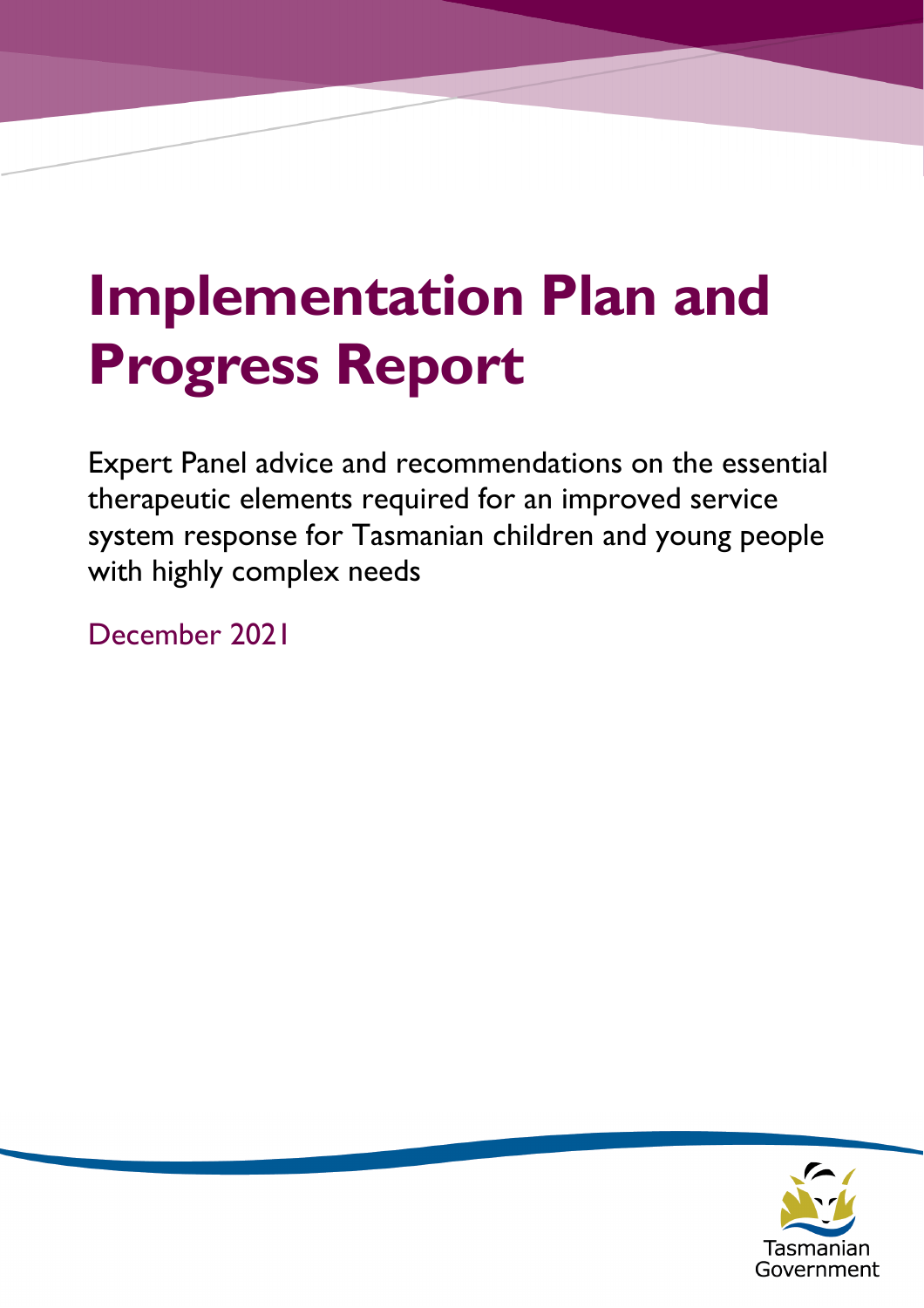## Acknowledgement

The Tasmanian Government would like to thank and acknowledge the work of the Independent Chair, Tasmanian Commissioner for Children and Young People, Ms Leanne McLean, and members of the Expert Panel:

- Ms Dianne Baldock;
- Ms Raylene Foster;
- Professor Maria Harries AM;
- Ms Claire Lovell;
- Professor Brett McDermott;
- Ms Janise Mitchell; and
- Ms Trudy Pearce.

The Tasmanian Government also wishes to acknowledge and thank all stakeholders, including the children and young people with care experience, who provided information that assisted the Expert Panel in formulating their advice and writing their report.

## Acknowledgement of Tasmanian Aboriginal People

The Tasmanian Government acknowledges and pays respect to the Tasmanian Aboriginal people as the traditional and original owners and continuing custodians of this land. We acknowledge elders, past, present and emerging.

## Seeking Help

If you have concerns for the safety or wellbeing of a child, call the Strong Families Safe Kids Advice and Referral Line on **1800 000 123.**

If a child is at immediate risk and Police or medical assistance is required, call **000**.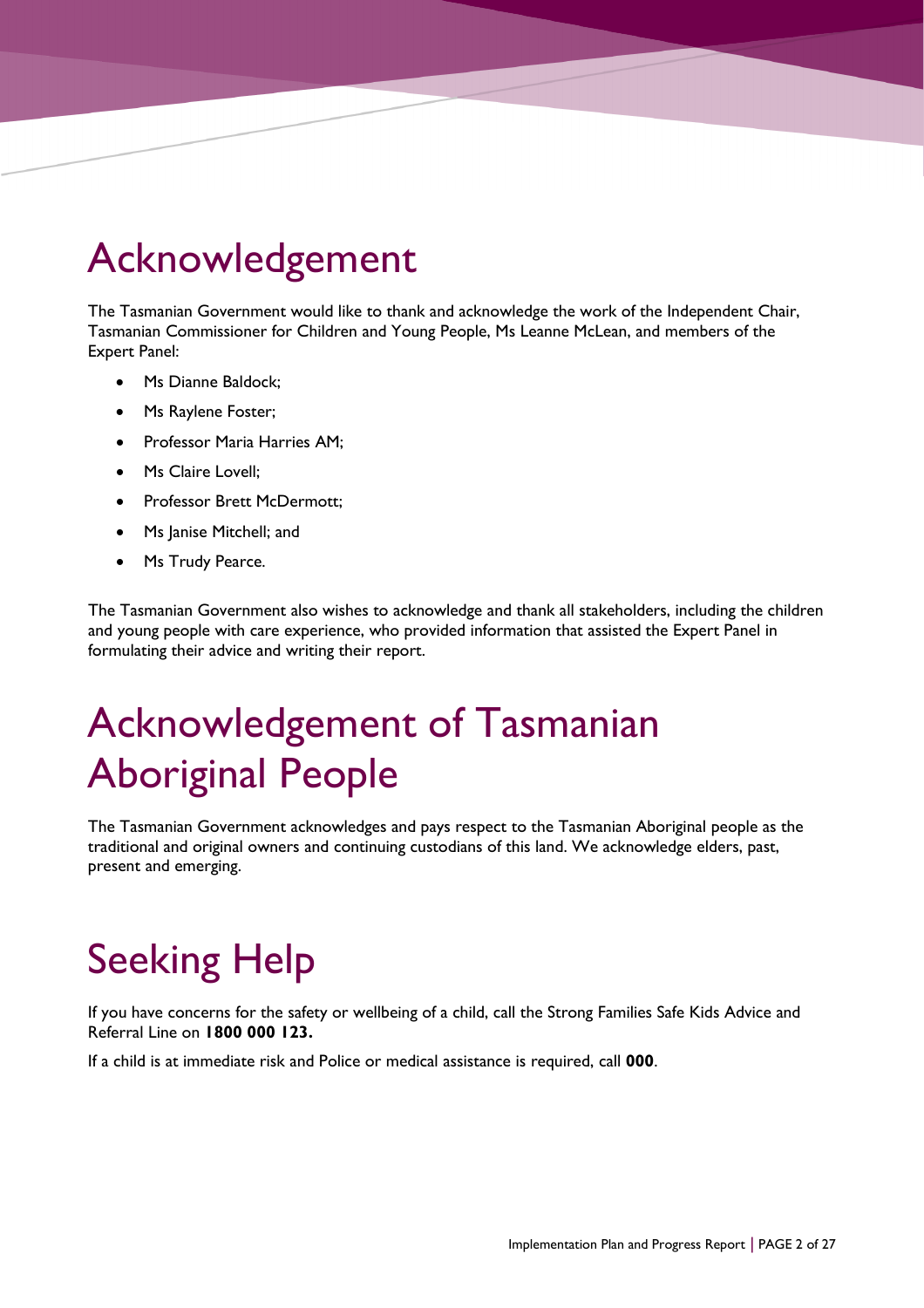## **Contents**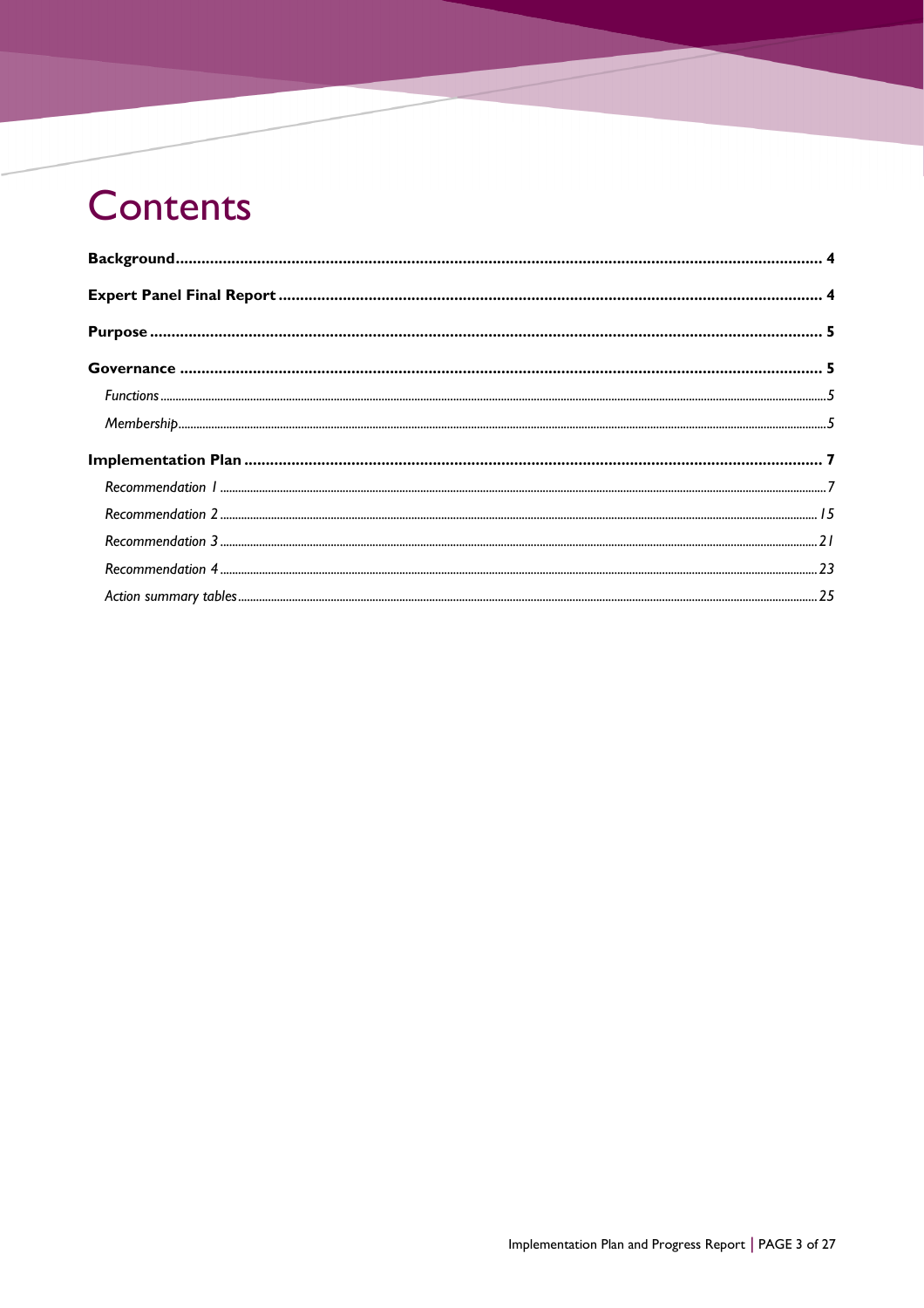## <span id="page-3-0"></span>**Background**

In October 2020, the Department of Communities Tasmania (Communities Tasmania), Children, Youth and Families (CYF) undertook an *Investigative Review* in response to allegations for the safety and wellbeing of young people participating in the Many Colours 1 Direction (MC1D) Therapeutic Residential Placement Program.

The Investigative Review made four recommendations. One of the four recommendations was that the former Minister for Human Services, the Hon Roger Jaensch MP, establish an Expert Panel (the Panel).

In January 2021, the Panel was established and comprised of individuals who have extensive experience working with children, young people and their families. Collectively, the Panel has expertise in key areas relating to child and adolescent development, psychology research, child rights, out of home care statutory service provision, education, trauma and abuse. An Independent Chair was appointed to support the Panel.

For more information, please refer to the **Expert Panel's Terms of Reference** for appointments of Panel members and the Independent Chair.

## <span id="page-3-1"></span>Expert Panel Final Report

On 27 July 2021, the Panel provided its Final Report to the Minister for Children and Youth, the Hon Sarah Courtney MP. The report outlines four recommendations to the Tasmanian Government:

- 1. Develop a whole-of-government approach to promote and drive systemic change;
- 2. Develop the Tasmanian Out of Home Care system to improve its efficacy and increase and enhance placement options for children and young people;
- 3. Transition away from the utilisation of MC1D and commit to robust, inclusive and collaborative decision making in relation to interstate residential placements of young people throughout transition; and
- 4. Adopt a whole-of-government focus on implementation and investment.

The Expert Panel Final Report represents a significant step forward in the Tasmanian Government's commitment to establishing programs for young people with exceptional and complex needs in Tasmania.

The Tasmanian Government has accepted all recommendations made in the report, including transitioning away from the use of MC1D.

The Panel also acknowledged that MC1D has many strengths in education, healthy lifestyle, pro-social activities, engagement, individualised assessment, care arrangement and geographic barriers and that these should be incorporated in new programs.

The Panel's recommendations were designed to complement the significant activity underway in Tasmania and sit alongside the *Strong Families Safe Kids: [Next Steps Action Plan 2021-2023](https://www.communities.tas.gov.au/__data/assets/pdf_file/0027/153756/SFSK-Action-Plan_wcag-Final-March-2021.pdf)* (Strong Families Safe Kids: Next Steps), the *[Tasmanian Child and Youth Wellbeing Strategy](https://hdp-au-prod-app-tas-shapewellbeing-files.s3.ap-southeast-2.amazonaws.com/7616/2968/9040/210301_Child_and_Youth_Wellbeing_Strategy_2021_wcag_FINAL.pdf)* and the Child and Adolescent Mental Health Service reforms.

The Panel's recommendations also support the Tasmanian Government's ongoing commitment to work closely with Tasmanian Aboriginal communities to see better outcomes and more opportunities for Tasmanian Aboriginal children, young people and their families. The recommendations align with key commitments and actions under the *[Closing the Gap Tasmanian Implementation Plan 2021-23](https://www.communities.tas.gov.au/__data/assets/pdf_file/0028/180478/Closing-the-Gap-Tasmanian-Implementation-Plan-August-2021.pdf)*.

In March 2021, the Tasmanian Government committed \$500,000 to begin the immediate implementation of the Panel's recommendations.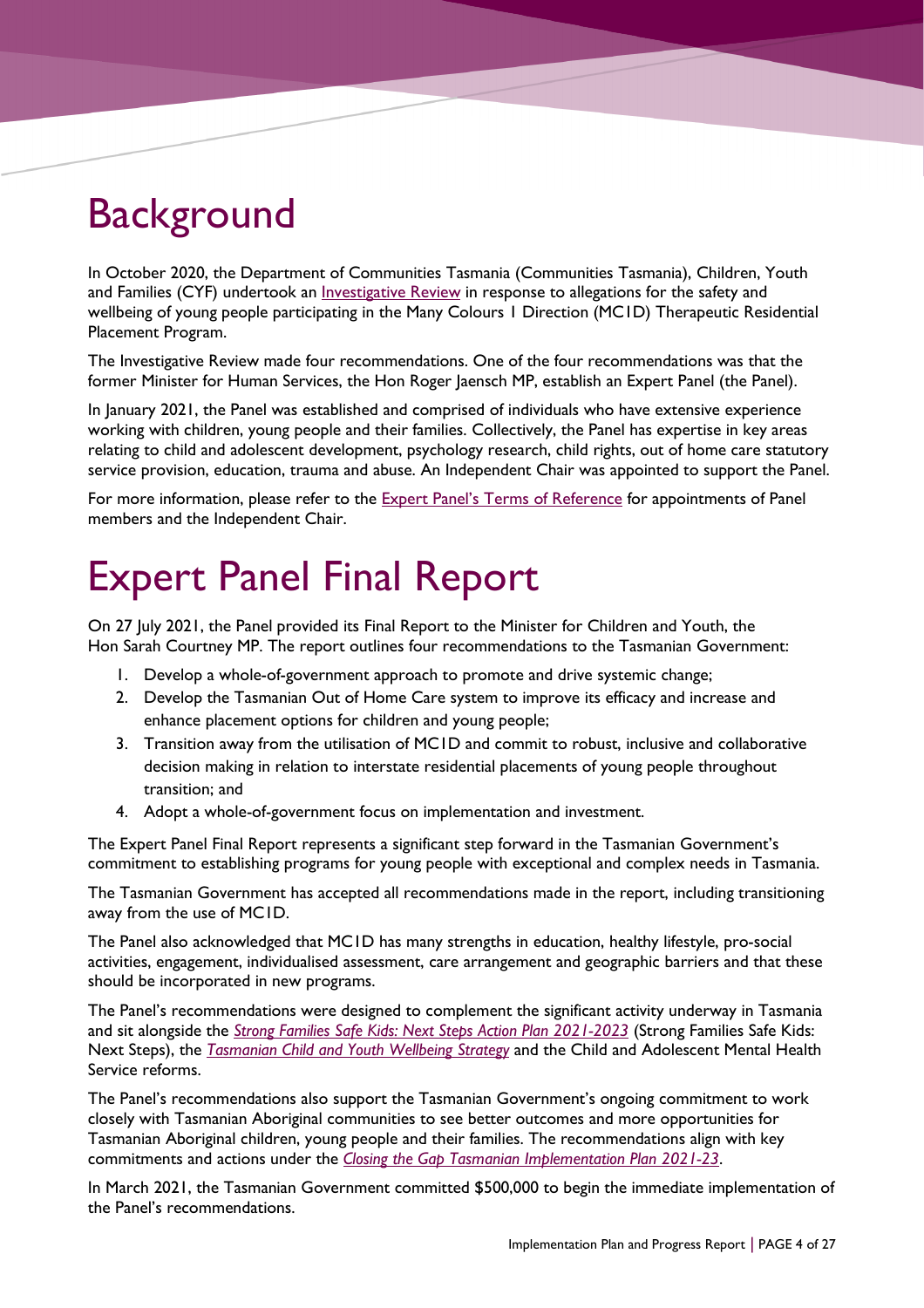The Panel has identified three areas of focus for the immediate \$500,000 funding made available by the Tasmanian Government including:

- Adopting a therapeutic model of family-based care;
- Procuring the delivery of new programs that incorporate positive elements of MC1D and other essential evidence-based principles; and
- Establishing a cross-sectoral oversight group to monitor implementation of recommendations.

For more information, please refer to the **Expert Panel's Final Report.** 

## <span id="page-4-0"></span>Purpose

The purpose of this document is to outline the Tasmanian Government's response to the recommendations outlined in the Expert Panel Final Report, as well as highlighting the current actions that have commenced and/or have been committed to that align with the Panel's recommendations.

## <span id="page-4-1"></span>Governance

Recommendation 4.1 in the Expert Panel's Final Report was to *"Establish a cross-sectoral oversight group to monitor the implementation of the above recommendations, including the establishment of feedback loops, evaluation and action-based research running throughout the implementation phase".*

The Minister for Children and Youth has established a Cross-Sectoral Oversight Group – Expert Panel Recommendations (Cross-Sectoral Oversight Group).

The Government's internal governance framework relating to the Expert Panel's Final Report recommendations sits within the Cabinet Sub-Committee relating to Children, Young People, Families Safety and Wellbeing.

## <span id="page-4-2"></span>**Functions**

The Cross-Sectoral Oversight Group will:

- ensure accountability in implementing the Panel's recommendations; and
- ensure a coordinated and consistent whole-of-government approach to supporting vulnerable children and young people in Tasmania.

## <span id="page-4-3"></span>**Membership**

The membership of the Cross-Sectoral Oversight Committee comprises of:

- Ms Caroline Brown Families and Children Tasmania (FACT), Chairperson
- Ms Janise Mitchell Australian Childhood Foundation, Deputy Chief Executive Officer
- Ms Raylene Foster –Tasmanian Aboriginal Centre, Southern Regional Manager
- Ms Adrienne Picone Tasmanian Council of Social Service (TasCOSS), Chief Executive Officer
- Ms Dianne Baldock Circular Head Aboriginal Corporation, Chief Executive Officer
- Professor Brett McDermott Child and Adolescent Mental Health, Statewide Specialty Director
- Ms Trudy Pearce Department of Education, Deputy Secretary Learning
- Dr Anagha Jayakar, Community/Child Protection Paediatrician, Department of Health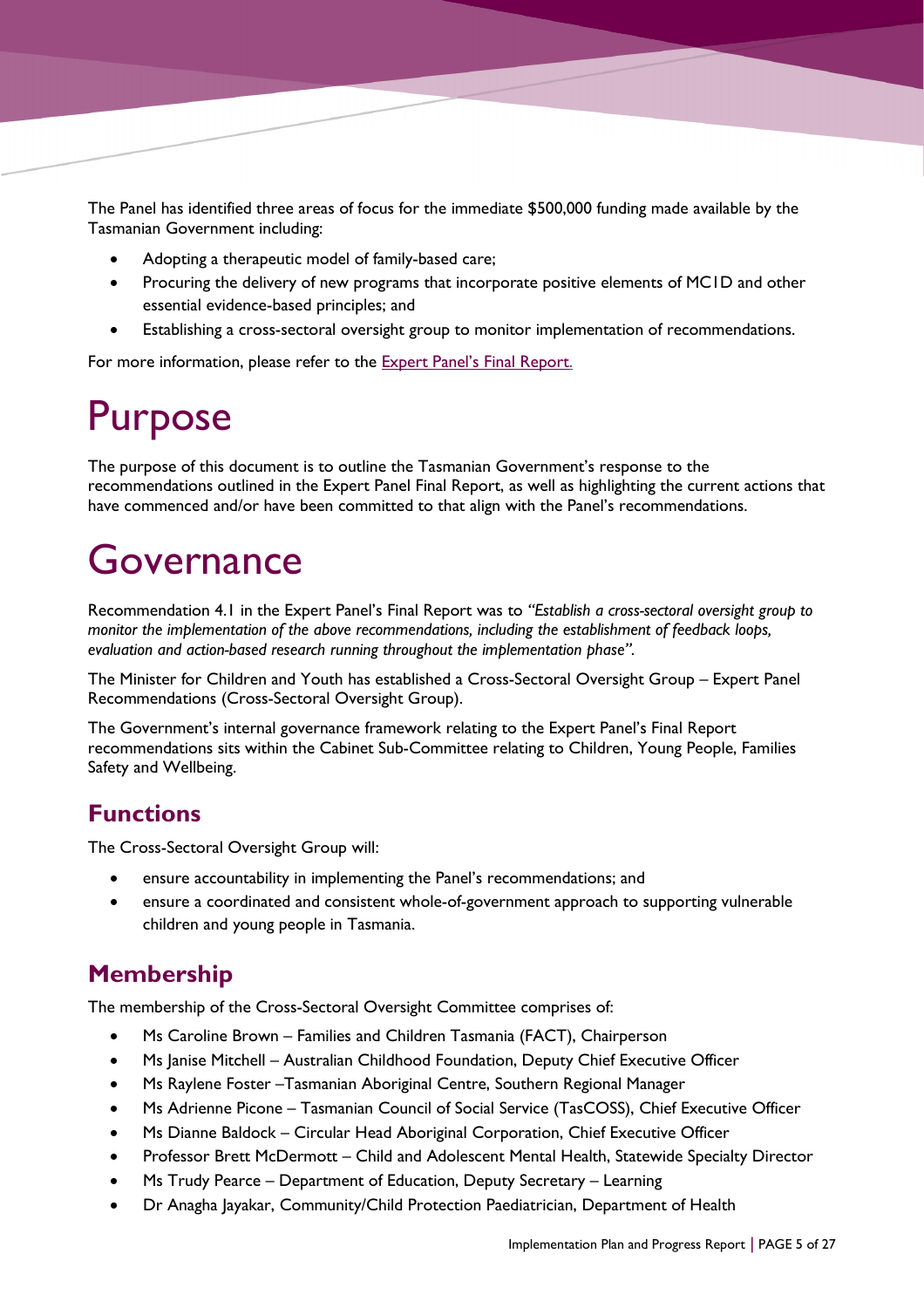• Ms Mandy Clarke – Department of Communities Tasmania, Deputy Secretary – Children, Youth and Families (Chair of Cross-Sectoral Oversight Group)

Members are appointed by the Minister for Children and Youth and are appointed as individuals with direct experience in delivering a service system response for children and young people with highly complex needs.

New members may be invited at any time under direction of the Minister for Children and Youth.

Membership is on a voluntary basis.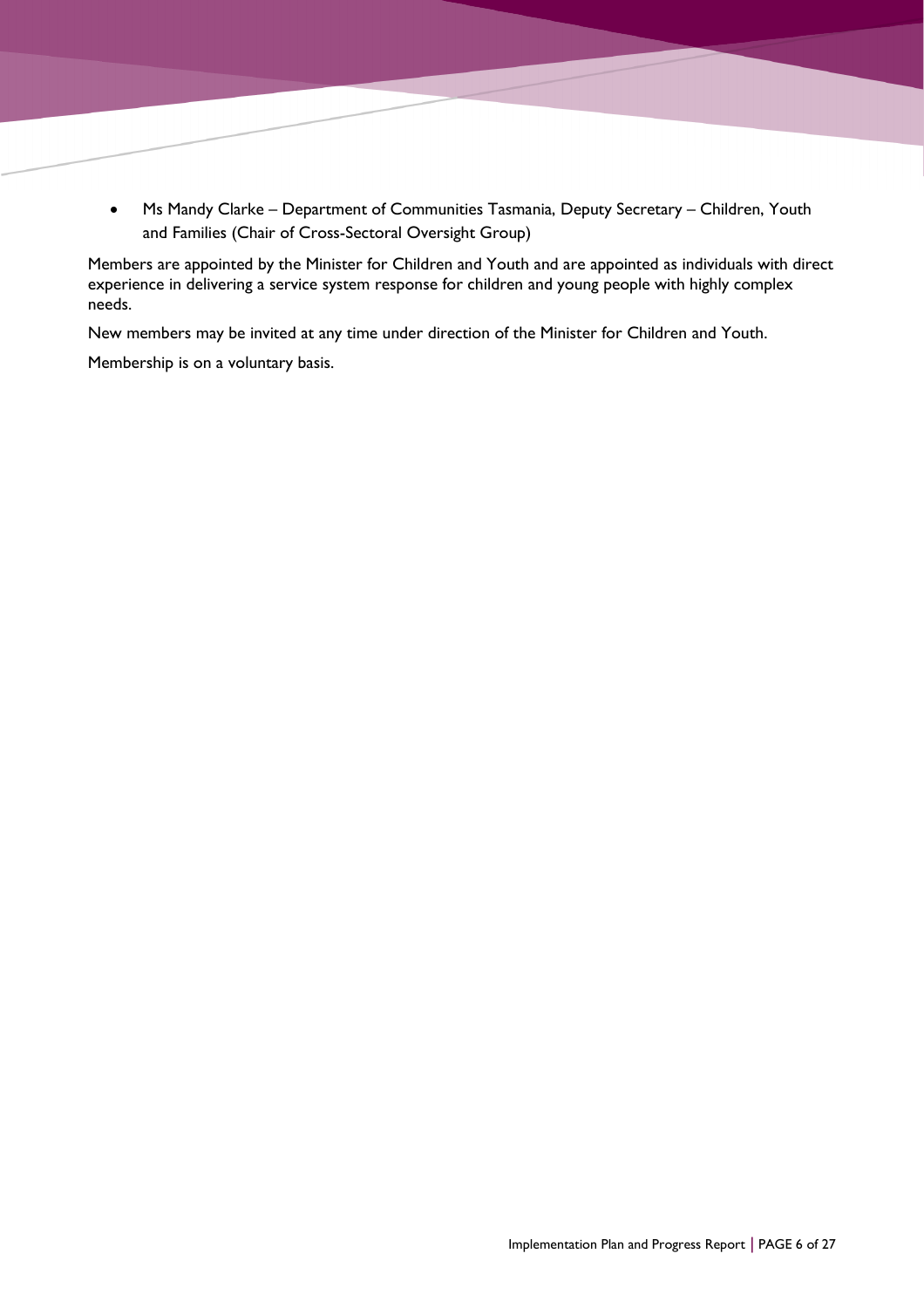## Implementation Plan

## **Recommendation 1**

Develop a whole-of-government approach to promote and drive systemic change.

### **RECOMMENDATION 1.1**

Implement a whole-of-government approach to investment and reform across the service system, encompassing effective collaboration and common language and practice across all services and support systems for responding to the complex needs of children, young people and families who have been identified as under-resourced and vulnerable to poor outcomes. This will require the establishment and/or capitalisation of cross-sectoral partnerships and decision making wherever possible to maximise shared responsibilities amongst providers and communities.

<span id="page-6-1"></span><span id="page-6-0"></span>

| <b>Action</b>                                                                                                                          | <b>Lead Agency</b><br><b>Partner Agency</b> | <b>Description</b>                                                                                                                                                                                                                                                                                                                                                                        | 2021/22 | 2022/23 | 2023/24 | 2024/25 |
|----------------------------------------------------------------------------------------------------------------------------------------|---------------------------------------------|-------------------------------------------------------------------------------------------------------------------------------------------------------------------------------------------------------------------------------------------------------------------------------------------------------------------------------------------------------------------------------------------|---------|---------|---------|---------|
| Develop a Child and Youth<br><b>Wellbeing Strategy</b><br>Action 1 - Strong Families Safe<br>Kids: Next Steps Action Plan<br>2021-2023 | Whole of<br>Government                      | It Takes a Tasmanian Village is Tasmania's first ever<br>comprehensive, long-term whole-of-government Child<br>and Youth Wellbeing Strategy which comprises of 65<br>initiatives including eight strategic policy actions that will<br>enable Government and the community sector to work<br>better together to improve the wellbeing outcomes for<br>Tasmanian children and young people | ✓       |         |         |         |
| Develop and implement<br>"Sure Start" Framework<br>Action 9 - Tasmanian Child and<br>Youth Wellbeing Strategy                          | Communities<br>Tasmania                     | The Sure Start Framework will ensure vulnerable<br>children and young people in Out of Home Care<br>(OoHC) have priority access to services they need to<br>achieve better health, education and wellbeing outcomes.<br>It will include a Learning Wellbeing Fund for children and<br>young people in OoHC as well as a framework to                                                      | ✓       |         |         |         |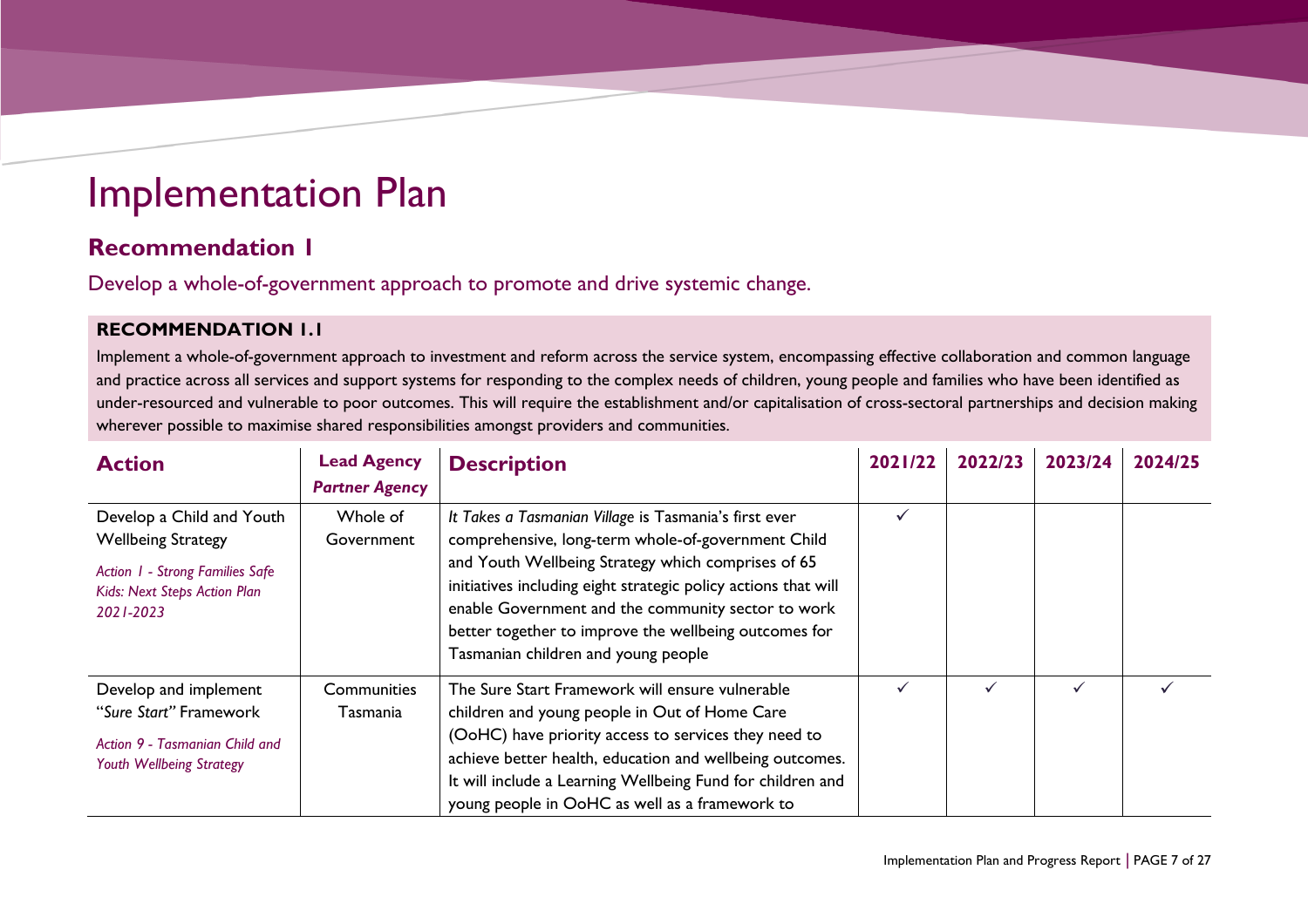| <b>Action</b>                                                                                                                                                    | <b>Lead Agency</b><br><b>Partner Agency</b>           | <b>Description</b>                                                                                                                                                                           | 2021/22 | 2022/23 | 2023/24 | 2024/25 |
|------------------------------------------------------------------------------------------------------------------------------------------------------------------|-------------------------------------------------------|----------------------------------------------------------------------------------------------------------------------------------------------------------------------------------------------|---------|---------|---------|---------|
|                                                                                                                                                                  |                                                       | improve co-ordination across government services for<br>children and young people in OoHC.                                                                                                   |         |         |         |         |
| Identify and implement<br>strategies and associated<br>agreements/partnerships to<br>improve cross-agency and<br>cross-sectoral collaboration<br>and integration | <b>Communities</b><br>Tasmania<br>Education<br>Health | Establish a cross-agency governance framework that<br>ensures alignment of all actions and initiatives each<br>Department is progressing that has relevance to children<br>and young people. |         |         |         |         |

- On 22 August 2021, the Tasmanian Government launched *'It Takes a Tasmanian Village'*, Tasmania's first comprehensive long term and whole-of-government Child and Youth Wellbeing Strategy for 0–25-year-olds.
- Terms of Reference to establish a cross-agency governance framework is under development.
- Development of the Sure Start Framework has commenced.
- The Department of Education has established an internal Cross Agency Oversight Committee to strengthen alignment and support cross agency initiatives related to child and student wellbeing.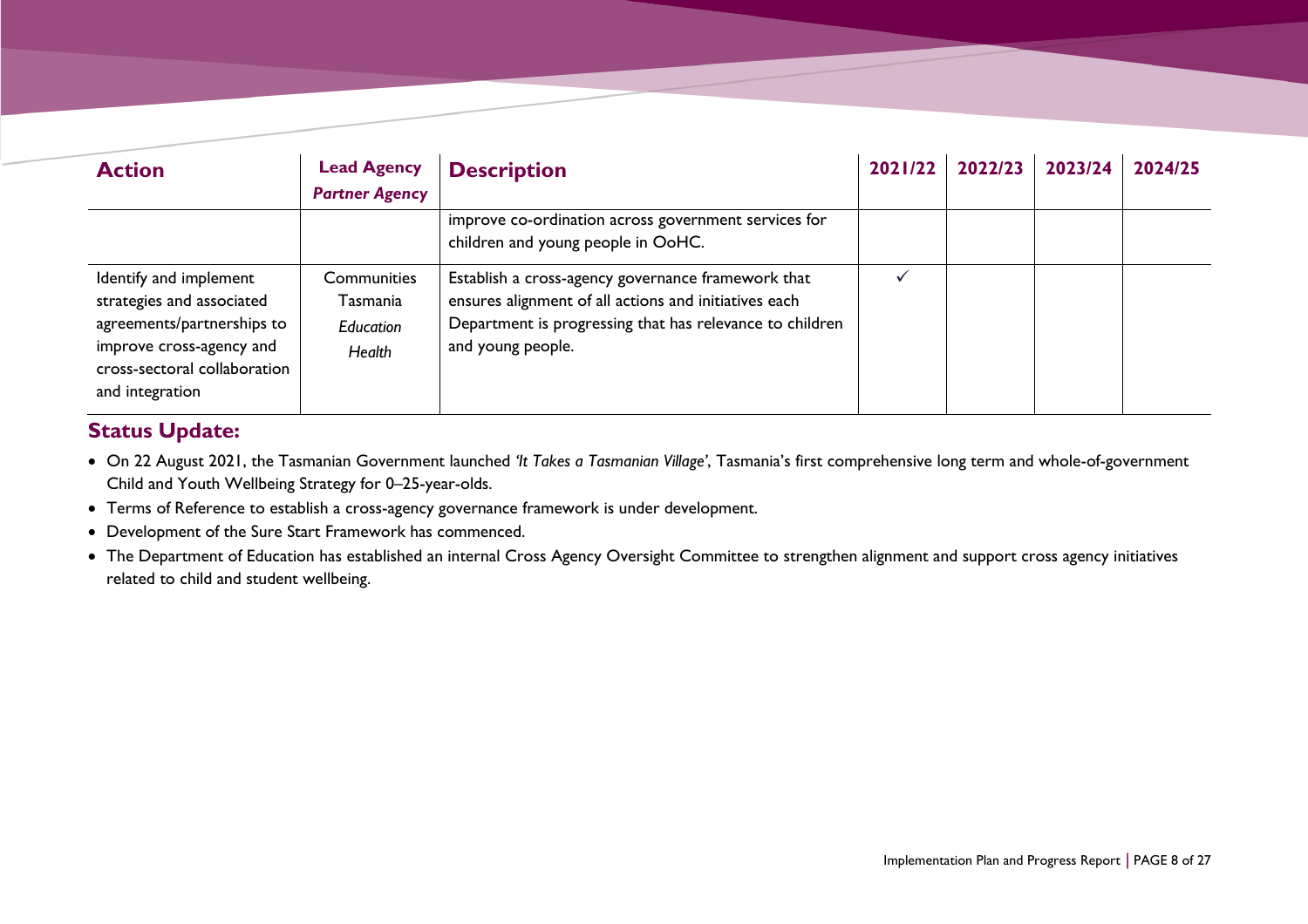### **RECOMMENDATION 1.2**

Lead a cross-partisan commitment to invest in the first 1,000 days of children's lives and support vulnerable children and families, increase universal support services for parents and fund a community wide awareness raising campaign.

| <b>Action</b>                                                                                                                                                         | <b>Lead Agency</b><br><b>Partner Agency</b>                  | <b>Description</b>                                                                                                                                                                                                                                                                             | 2021/22      | 2022/23      | 2023/24      | 2024/25 |
|-----------------------------------------------------------------------------------------------------------------------------------------------------------------------|--------------------------------------------------------------|------------------------------------------------------------------------------------------------------------------------------------------------------------------------------------------------------------------------------------------------------------------------------------------------|--------------|--------------|--------------|---------|
| Implement the Bringing Baby<br>Home Program<br>Action 1 - Tasmanian Child and<br>Youth Wellbeing Strategy                                                             | Communities<br>Tasmania                                      | The Bringing Baby Home initiative provides pre and post<br>birth support for parents who have been assessed by the<br>Child Safety Service as being at imminent risk of having<br>their infant removed and placed in care. It will include a<br>24/7 supported residential program post birth. |              |              | $\checkmark$ |         |
| Implement the Child Health<br>and Parenting Service<br>(CHAPS) Sustained Nurse<br>Home Visiting Program<br>Action 2 - Tasmanian Child and<br>Youth Wellbeing Strategy | Health<br>Communities<br>Tasmania<br>Education               | The CHAPS Sustained Nurse Home Visiting Program will<br>provide targeted home visits to families who are<br>identified as having complex needs and would benefit<br>from additional child health support in the first 1,000<br>days.                                                           | $\checkmark$ | $\checkmark$ | $\checkmark$ |         |
| Deliver supported playgroups<br>and parent groups for<br>vulnerable parents<br>Action 3 - Tasmanian Child and<br>Youth Wellbeing Strategy                             | Communities<br>Tasmania                                      | The action will provide support for families in the first<br>1000 days by developing and implementing volunteer<br>supported playgroups as well as providing additional<br>parent groups in areas of need.                                                                                     | ✓            |              | $\checkmark$ |         |
| Identify preferred universal<br>parenting programs<br>Action 5 - Tasmanian Child and<br>Youth Wellbeing Strategy                                                      | Health<br><b>Communities</b><br><b>Tasmania</b><br>Education | This initiative will review current parent programs with<br>the intent of determining best practice parenting<br>program/s that could operate universally.                                                                                                                                     |              | ✓            | $\checkmark$ |         |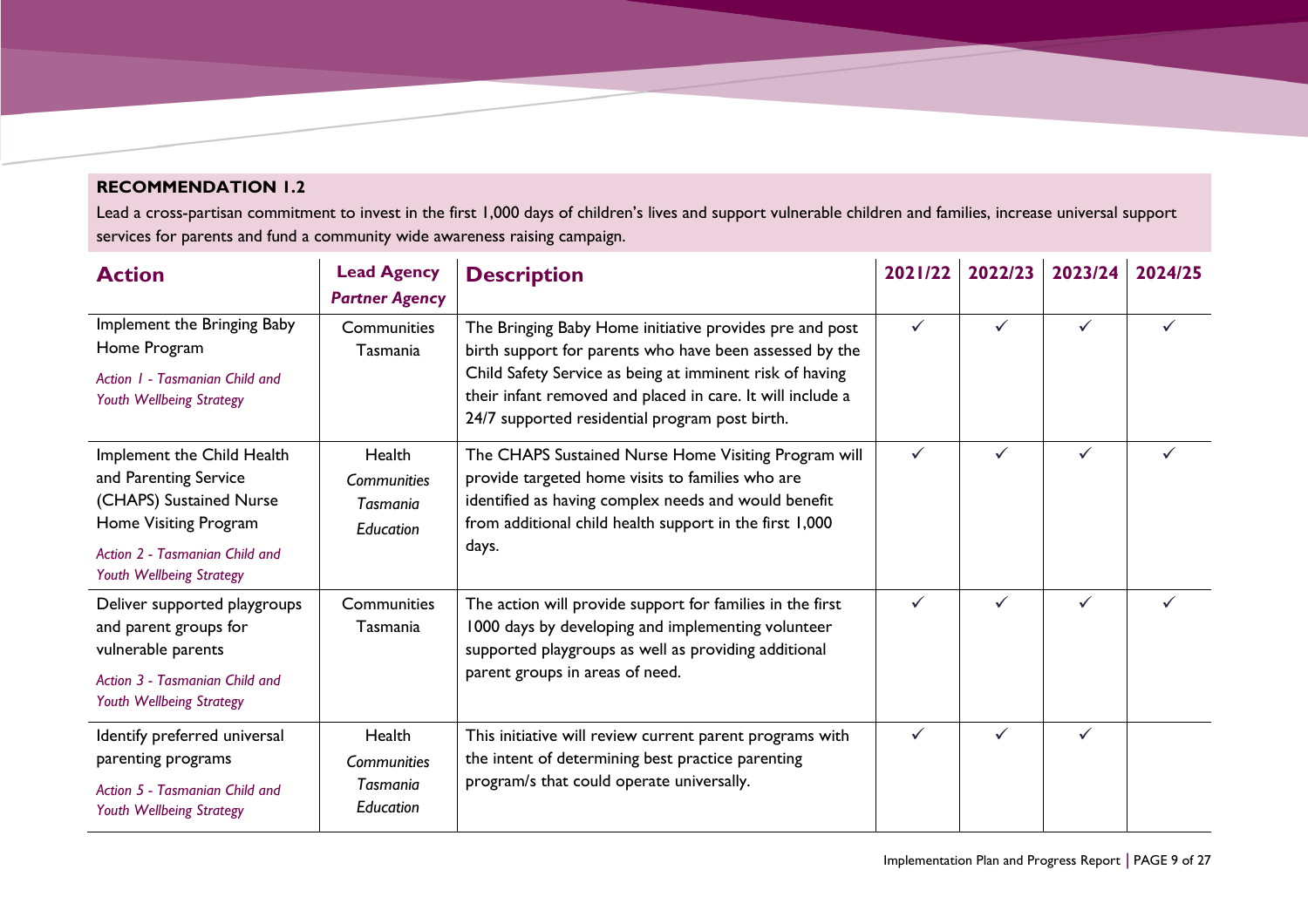| <b>Action</b>                                                                                                                                     | <b>Lead Agency</b><br><b>Partner Agency</b> | <b>Description</b>                                                                                                                                                                                                                                                                                                                                          | 2021/22 | 2022/23      | 2023/24 | 2024/25 |
|---------------------------------------------------------------------------------------------------------------------------------------------------|---------------------------------------------|-------------------------------------------------------------------------------------------------------------------------------------------------------------------------------------------------------------------------------------------------------------------------------------------------------------------------------------------------------------|---------|--------------|---------|---------|
| Support Expecting and<br>Parenting Teens Program<br>Action 6 - Tasmanian Child and<br>Youth Wellbeing Strategy                                    | Communities<br>Tasmania                     | This initiative will provide mentoring, information and<br>resources to assist participants in the Support Expecting<br>and Parenting Teens Program to navigate the complex<br>landscape of service providers and ensure access to<br>services that are right for them.                                                                                     |         | $\checkmark$ |         |         |
| Develop a Child Wellbeing<br>Model in Child and Family<br>Learning Centres (CFLCs)<br>Action 31 - Tasmanian Child and<br>Youth Wellbeing Strategy | Education with<br>Health                    | This initiative will replicate the Support and Wellbeing<br>team model currently in government schools into Child<br>and Family Learning Centres. This will enhance<br>developmental, and wellbeing supports for vulnerable<br>children in CFLCs through working with speech<br>pathologists, school psychologists and social workers<br>where appropriate. |         | $\checkmark$ | ✓       |         |
| <b>Extend the Connected</b><br>Beginnings Program<br>Action 54 - Tasmanian Child and<br>Youth Wellbeing Strategy                                  | Communities<br>Tasmania                     | Connected Beginnings helps Aboriginal and Torres Strait<br>Islander children prepare for school and contributes to<br>objectives under Closing the Gap. The program has been<br>running in the Bridgewater/Gagebrook areas. This action<br>will extend this initiative to two more Tasmanian sites.                                                         |         | ✓            |         |         |

- The Bringing Baby Home Program has commenced.
- Actions 2, 3 and 5 in the Tasmanian Child and Youth Wellbeing Strategy have commenced with discussions occurring between the Departments of Communities Tasmania and Health.
- Development of a Child Wellbeing Model in CFLCs to commence in January 2022.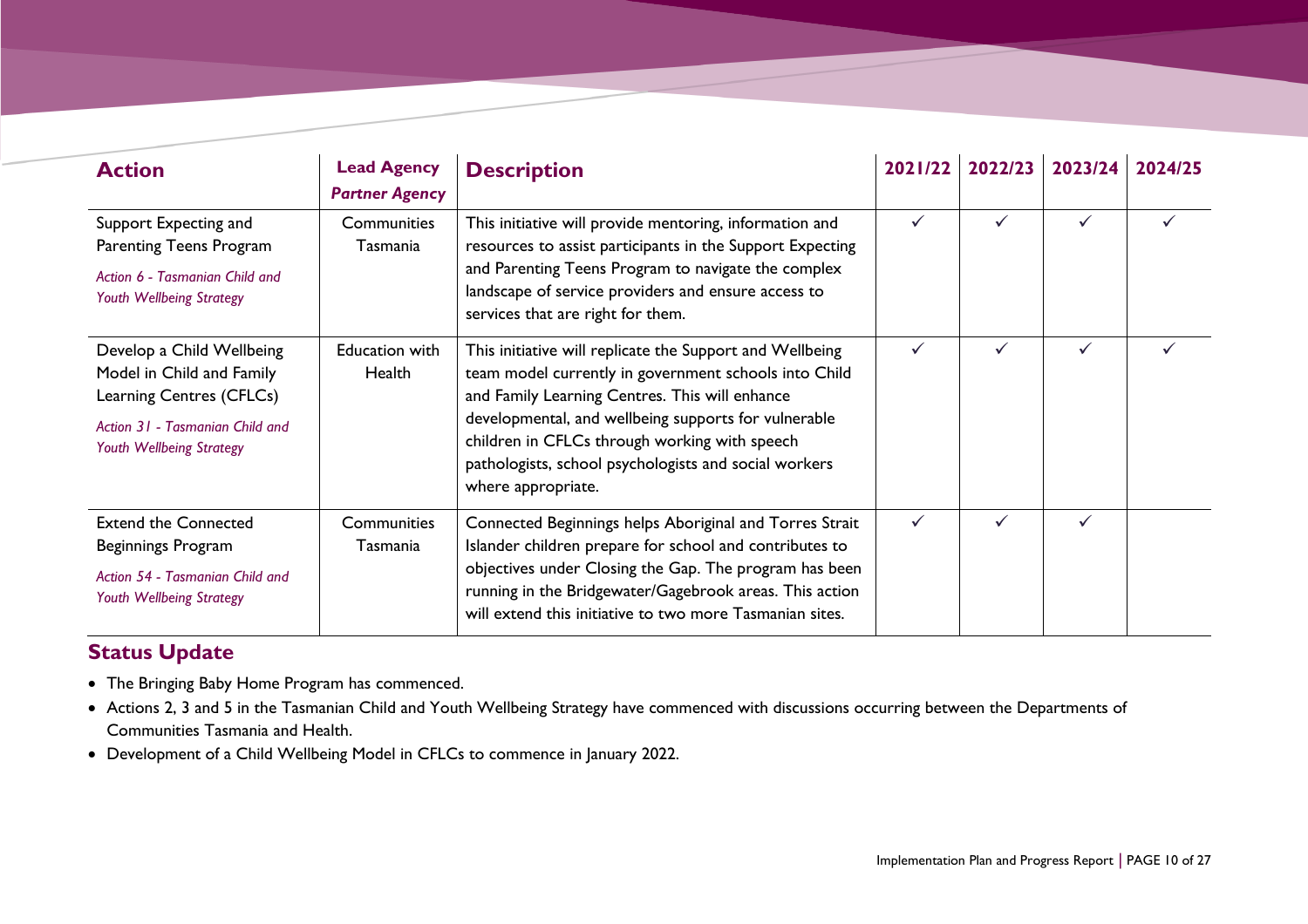## **RECOMMENDATION 1.3**

Review legislation influencing the safety and wellbeing of children and young people to ensure shared accountabilities and responsibility.

| <b>Action</b>                                                             | <b>Lead Agency</b>    | <b>Description</b>                                                                  |  | 2021/22 2022/23 2023/24 | 2024/25 |
|---------------------------------------------------------------------------|-----------------------|-------------------------------------------------------------------------------------|--|-------------------------|---------|
|                                                                           | <b>Partner Agency</b> |                                                                                     |  |                         |         |
| Undertake a comprehensive                                                 | Communities           | The review provides the opportunity to update                                       |  |                         |         |
| review the Children, Young                                                | Tasmania              | Tasmania's legislative base to align to Tasmania's                                  |  |                         |         |
| Persons and their Families Act                                            |                       | changing approach to child safety and wellbeing including                           |  |                         |         |
| 1997                                                                      |                       | shared accountabilities and responsibilities.                                       |  |                         |         |
| Action 2 - Strong Families Safe Kids:<br>Next Steps Action Plan 2021-2023 |                       | Recommendation 2.4.3 will be examined as part of the<br>legislative review process. |  |                         |         |

## **Status Update**

Communities Tasmania has commenced a review of the *Children, Young Persons and their Families Act 1997*. Stakeholder consultation will commence in the 2021-22 financial year.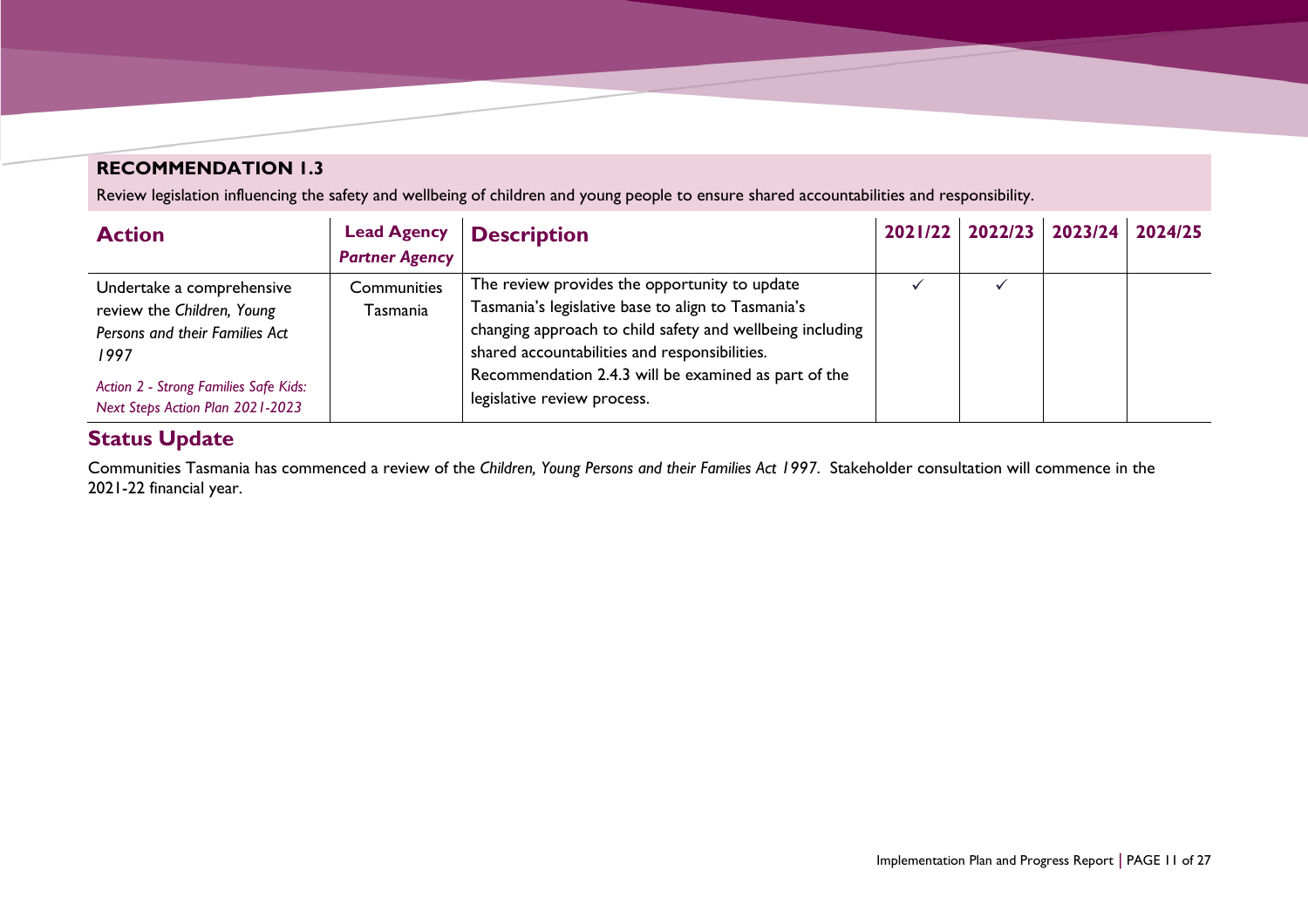#### **RECOMMENDATION 1.4**

Develop a more integrated system response across the whole-of-government and non-government sectors in responding to children and young people who have complex needs as these children and young people most often require tailored responses across multiple service systems. The focus must be on ensuring timely access to physical and mental health services for this vulnerable cohort, with an improved emphasis on the overall physical and mental health of children and young people with complex needs.

#### **RECOMMENDATION 1.5**

Expressly prioritise funding and implementation of recommendations made in the Child and Adolescent Mental Health Review (2020). This will support integrated and collaborative provision of service to this cohort and enable steps to be taken to assess and intervene as early in a child's life as possible.

| <b>Action</b>                                                                                                                                  | <b>Lead Agency</b><br><b>Partner Agency</b>           | <b>Description</b>                                                                                                                                                                                                                                                                                                                                                                  | 2021/22 | 2022/23      | 2023/24      | 2024/25 |
|------------------------------------------------------------------------------------------------------------------------------------------------|-------------------------------------------------------|-------------------------------------------------------------------------------------------------------------------------------------------------------------------------------------------------------------------------------------------------------------------------------------------------------------------------------------------------------------------------------------|---------|--------------|--------------|---------|
| Development of Tasmania's<br><b>Youth Suicide Prevention</b><br><b>Strategy</b><br>Action 26 - Tasmanian Child and<br>Youth Wellbeing Strategy | Health                                                | This action will be undertaken as part of the<br>implementation of Rethink 2020 - Tasmania's new<br>mental health plan. Under this plan, all of Tasmania's<br>Suicide Prevention Strategies will be updated, including<br>the first Youth Suicide Prevention Strategy. Updates to<br>the Youth Suicide Prevention Strategy will be informed<br>by a community consultation process. |         | $\checkmark$ | ✓            |         |
| Develop and deliver Kids Care<br><b>Clinics</b><br>Action 30 - Tasmanian Child and<br>Youth Wellbeing Strategy                                 | <b>Communities</b><br>Tasmania<br>Education<br>Health | This action will establish a Kids Care Clinic model co-<br>designed by Departments of Communities Tasmania,<br>Education and Health for vulnerable children and young<br>people. These clinics will ensure the health of vulnerable<br>children and young people through the delivery of<br>sustainable state-wide community paediatrics service.                                   |         | $\checkmark$ | ✓            |         |
| Fully implement the Child and<br><b>Adolescent Mental Health</b><br>Services (CAMHS) Review                                                    | Health                                                | In 2020, a review of CAMHS in Tasmania occurred and<br>was released. The Tasmanian Government has accepted<br>the report and committed to reforming the service in<br>Tasmania.                                                                                                                                                                                                     |         | $\checkmark$ | $\checkmark$ |         |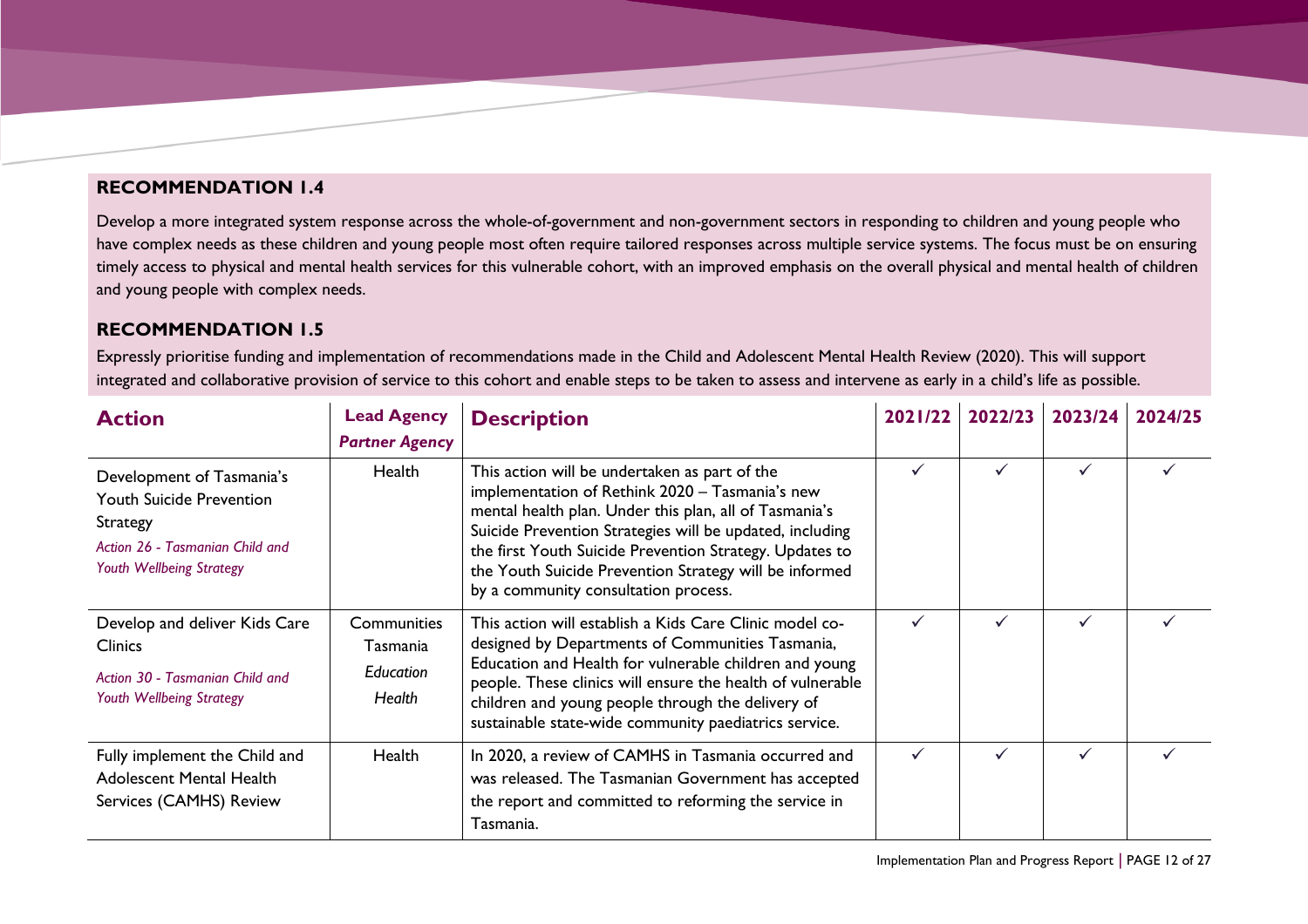- Child and Adolescent Mental Health reforms have commenced with the successful recruitment of:
	- o Statewide Speciality Director of Child and Adolescent Mental Health Services; and
	- o Two senior project officers who have commenced core work associated with coordinated new service streams associated with Out of Home Care and Youth Early Intervention Services.

### **RECOMMENDATION 1.6**

Ensure all service providers working with children, young people and their families are using the Child and Youth Wellbeing Framework to assist in identifying areas where a highly vulnerable child may need additional assistance as early as possible in the child's life, or as early as possible when problems first emerge for the family. This will enable the alignment of Physical and Mental Health Assessments with the six domains of wellbeing in the Child and Youth Wellbeing Framework.

| <b>Action</b>                                                                                                                                                                                                          | <b>Lead Agency</b><br><b>Partner Agency</b> | <b>Description</b>                                                                                                                                                                                                                                                                                                    | 2021/22 | 2022/23      | 2023/24 | 2024/25 |
|------------------------------------------------------------------------------------------------------------------------------------------------------------------------------------------------------------------------|---------------------------------------------|-----------------------------------------------------------------------------------------------------------------------------------------------------------------------------------------------------------------------------------------------------------------------------------------------------------------------|---------|--------------|---------|---------|
| Embed the Child and Youth<br>Wellbeing Framework across key<br>children, youth and family support<br>sectors<br>Action 7 - Strong Families Safe Kids:<br>Next Steps Action Plan 2021-2023                              | Communities<br>Tasmania<br>Education        | Tasmania's Child and Youth Wellbeing Framework<br>aims to ensure that everyone, in all parts of Tasmania's<br>service system, as well as in the broader community,<br>has a strong, common understanding of child and youth<br>wellbeing.                                                                             |         | $\checkmark$ | ✓       |         |
| Develop and deliver professional<br>learning, education and training<br>regarding the Child and Youth<br><b>Wellbeing Assessment Tool</b><br>Action 8 - Strong Families Safe Kids:<br>Next Steps Action Plan 2021-2023 | Communities<br>Tasmania<br><b>Education</b> | This action supports further education and training<br>regarding the purpose and application of the Child and<br>Youth Wellbeing Assessment Tool to relevant<br>government and non-government agencies and will<br>include scoping an interactive online version of the<br>Child and Youth Wellbeing Assessment Tool. |         |              |         |         |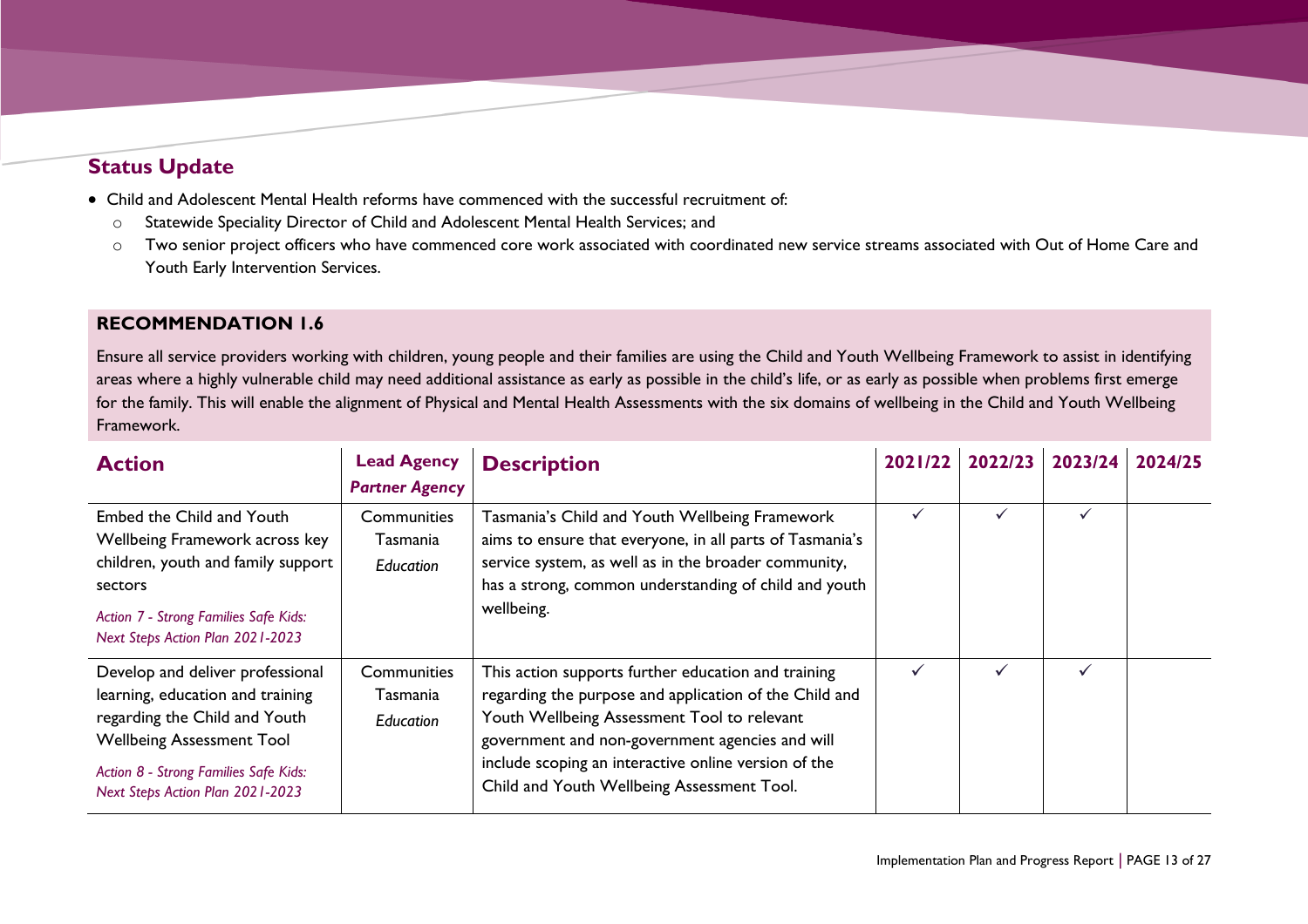- Embedding the Child and Youth Wellbeing Framework in the Integrated Family Support Services is scheduled to commence in the 2021-22 financial year.
- Development work to implement the Child and Youth Wellbeing Assessment Tool and associated training program has commenced.

### **RECOMMENDATION 1.7**

Support the Tasmanian education system to develop an aligned overarching framework that identifies and supports education provision and emotional wellbeing interventions for all children and young people with increasingly more complex and severe presentations.

| <b>Action</b>                                                                                                                                                   | <b>Lead Agency</b><br><b>Partner Agency</b> | <b>Description</b>                                                                                                                                                                                                                                                                                                                                | 2021/22 | 2022/23 | 2023/24 | 2024/25 |
|-----------------------------------------------------------------------------------------------------------------------------------------------------------------|---------------------------------------------|---------------------------------------------------------------------------------------------------------------------------------------------------------------------------------------------------------------------------------------------------------------------------------------------------------------------------------------------------|---------|---------|---------|---------|
| Professional Development for<br>Teachers and Teacher Aides in<br><b>Trauma Informed Practice</b><br>Action 39 - Tasmanian Child and<br>Youth Wellbeing Strategy | Education                                   | This initiative will enable teachers and teacher aides to<br>undertake professional development in trauma-informed<br>practice. The professional development resources will<br>provide staff with the knowledge and skills to adapt<br>teaching practices to support the learning of young<br>people impacted by mental health issues and trauma. |         |         |         |         |
| Increase the availability of<br>Trauma Support to Students<br>Action 42 - Tasmanian Child and<br>Youth Wellbeing Strategy                                       | <b>Education</b>                            | This action will provide funding to help meet the<br>growing demand for student trauma support. It will<br>provide additional support for individual students<br>impacted by trauma across Tasmanian Government<br>schools.                                                                                                                       |         |         |         |         |

## **Status Update**

- The Department of Education (DoE) is exploring an overarching framework and tiered approach to interventions and supports for student engagement.
- To supporting students impacted by trauma (Action 42 Tasmanian Child and Youth Wellbeing Strategy) the Department of Education:
	- o continues to implement the Model for Supporting Students Impacted by Trauma. The Model is a multi-tiered approach, which identifies, and addresses need at a universal, whole-of-school and individual student level;
	- o is analysing student data to identify the next cohort of schools to receive targeted trauma support in 2022; and
	- o is progressing work to deliver the universal professional learning resources.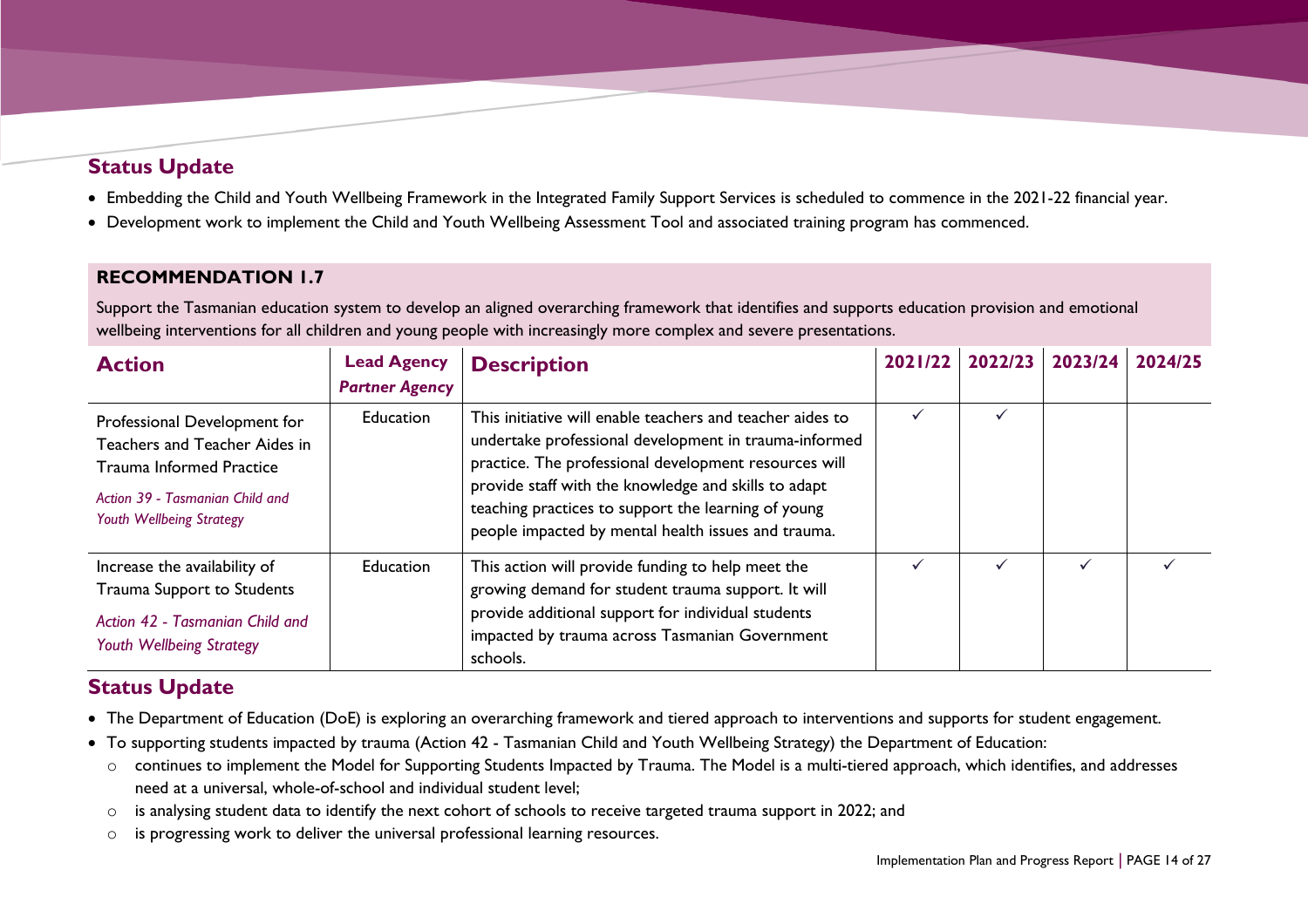## **Recommendation 2**

Develop the Tasmanian Out of Home Care system to improve its efficacy and increase and enhance placement options for children and young people.

#### **RECOMMENDATION 2.1**

Develop the OoHC system to incorporate:

- 2.1.1 family finding at the point a child or young person enters care in order to enhance the care planning process, and prioritise the development of relationships as a primary influencer of placement stability
- 2.1.2 therapeutic services that support and follow every child and young person in statutory care; and
- 2.1.3 a protocol between the Department of Communities Tasmania and the Department of Education prescribing that every child and young person residing in OoHC (particularly residential care) has an education needs assessment that is trauma informed and informs that child/young person's education plan.

### **RECOMMENDATION 2.2**

Adopt a therapeutic model of family-based care where children and young people, and carers receive specific supports and interventions to support placement stability.

<span id="page-14-0"></span>

| <b>Action</b>                                                                                                                              | <b>Lead Agency</b><br><b>Partner Agency</b> | <b>Description</b>                                                                                                                                                                                                                                                                                                                                                                                                                                                | 2021/22 2022/23 | 2023/24 | 2024/25 |
|--------------------------------------------------------------------------------------------------------------------------------------------|---------------------------------------------|-------------------------------------------------------------------------------------------------------------------------------------------------------------------------------------------------------------------------------------------------------------------------------------------------------------------------------------------------------------------------------------------------------------------------------------------------------------------|-----------------|---------|---------|
| Permanent Placement and<br>Preservation in Out of Home<br>Care (OoHC)<br>Action 7 - Tasmanian Child and Youth<br><b>Wellbeing Strategy</b> | Communities<br>Tasmania                     | This initiative will ensure children do not experience<br>delays in finding permanent family arrangements when<br>they cannot return home. It will provide intensive, rapid<br>support to families who provide these placements,<br>especially during times of stress (e.g. adolescence).<br>Children and young people in OoHC will be assisted to<br>overcome the challenges in their lives, remain<br>permanently with families and reach their full potential. |                 |         |         |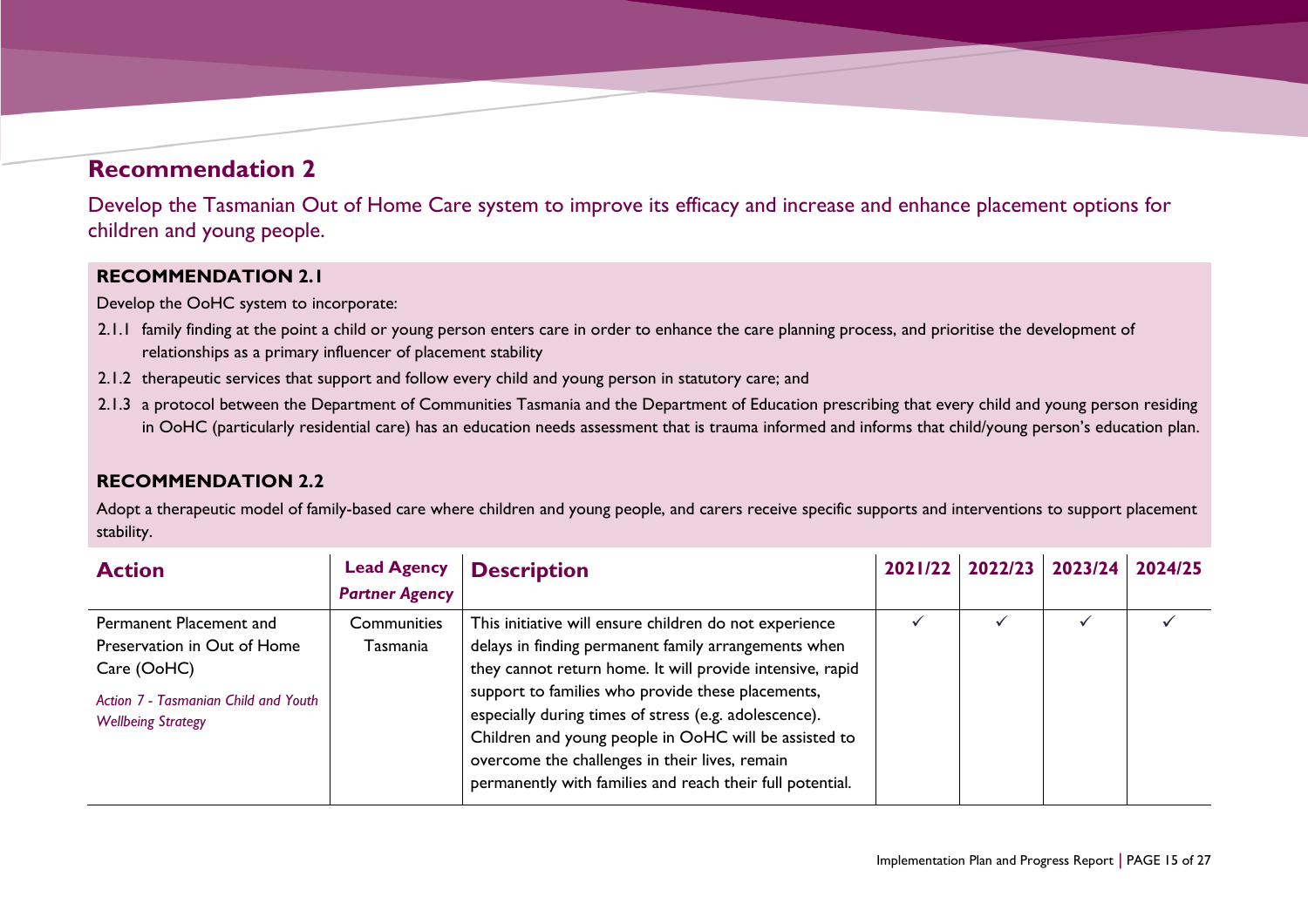| <b>Action</b>                                                                                                                                                                                                                                                                    | <b>Lead Agency</b><br><b>Partner Agency</b> | <b>Description</b>                                                                                                                                                                                                                                                                                                                                                                                                                                                            | 2021/22      | 2022/23      | 2023/24      | 2024/25 |
|----------------------------------------------------------------------------------------------------------------------------------------------------------------------------------------------------------------------------------------------------------------------------------|---------------------------------------------|-------------------------------------------------------------------------------------------------------------------------------------------------------------------------------------------------------------------------------------------------------------------------------------------------------------------------------------------------------------------------------------------------------------------------------------------------------------------------------|--------------|--------------|--------------|---------|
| Develop and implement an Out<br>of Home Care Therapeutic<br><b>Practice Framework</b><br>Action 28 - Strong Families Safe Kids:<br>Next Steps Action Plan 2021-2023                                                                                                              | Communities<br>Tasmania                     | The development and implementation of an Out of<br>Home Care Therapeutic Practice Framework to ensure<br>responses to children and young people's trauma-based<br>behaviours are effective and evidence based. The Out of<br>Home Care Therapeutic Practice Framework will be<br>applicable to all organisations delivering out of home<br>care services.                                                                                                                     | $\checkmark$ | ✓            | $\checkmark$ |         |
| Establish a Family Finding<br>Service within Children, Youth<br>and Families                                                                                                                                                                                                     | Communities<br>Tasmania                     | This initiative will ensure at the point a child or young<br>person enters care they do not experience delays in<br>finding permanent family arrangements when they cannot<br>return home.                                                                                                                                                                                                                                                                                    | $\checkmark$ | $\checkmark$ | $\checkmark$ |         |
| Identify and implement<br>strategies for children in care<br>that ensures education needs<br>assessments occur, are trauma<br>informed and informs that<br>child/young person's education<br>plan.<br>Action 10 - Strong Families Safe Kids:<br>Next Steps Action Plan 2021-2023 | Education<br>Communities<br><b>Tasmania</b> | • Develop a protocol between the Department of<br>Education and Communities prescribing that every<br>child and young person residing in OoHC (particularly<br>residential care) has an education needs assessment<br>that is trauma informed and informs that child/young<br>person's education plan; and<br>• Undertake a comprehensive review of the Transition<br>to Independence Program to ensure it appropriately<br>meets the needs of young people residing in OoHC. | ✓            | $\checkmark$ |              |         |
| Identify and adopt therapeutic<br>model of family based care to<br>ensure interventions support<br>placement stability                                                                                                                                                           | Communities<br>Tasmania                     | • Develop and implement strategies that improve<br>stability for children and young people in care by<br>delivering additional supports during critical and<br>stressful periods, such as adolescence.                                                                                                                                                                                                                                                                        | ✓            | ✓            | $\checkmark$ | ✓       |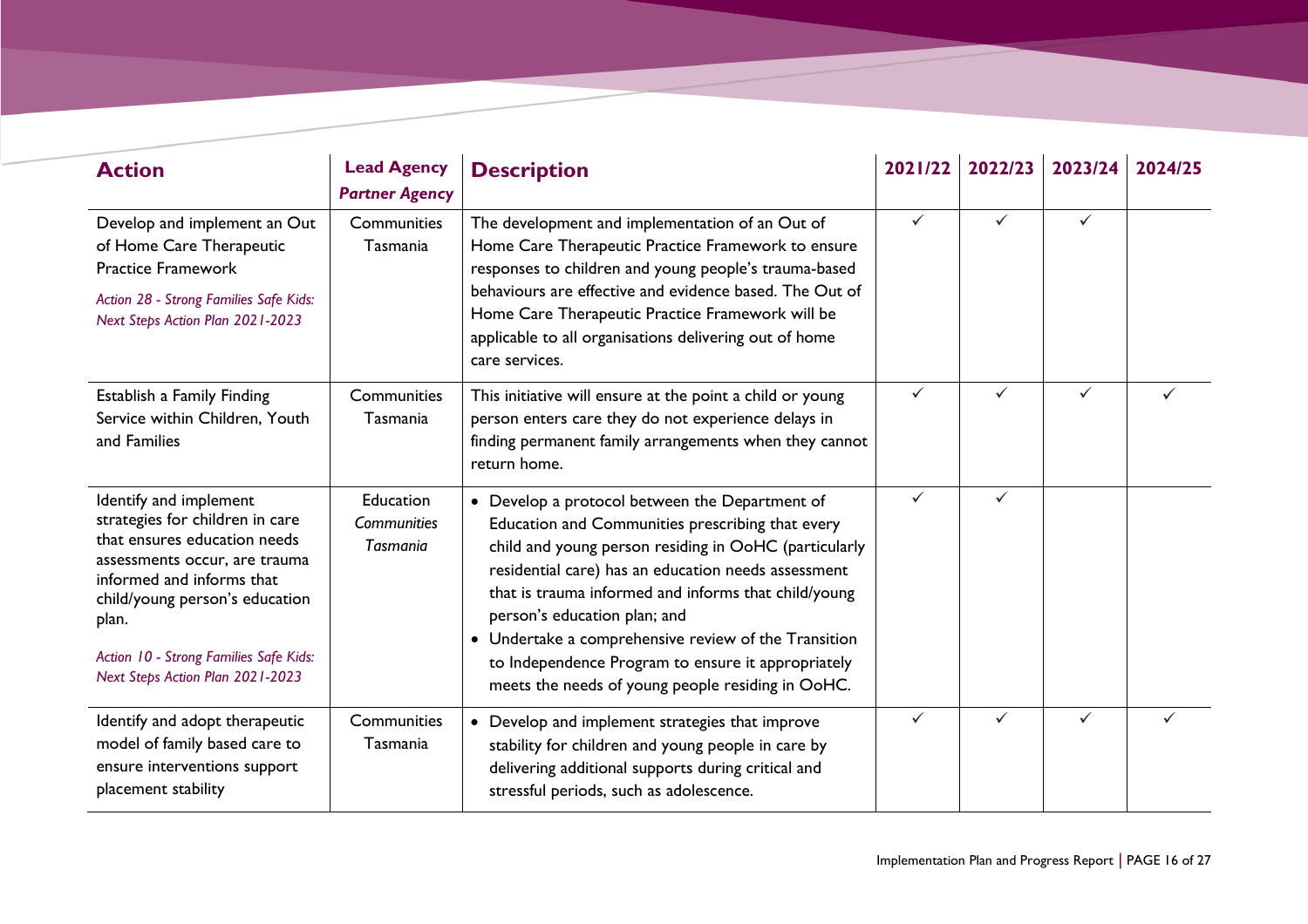| <b>Action</b> | <b>Partner Agency</b> | Lead Agency   Description                                                                                                |  | 2021/22 2022/23 2023/24 2024/25 |  |
|---------------|-----------------------|--------------------------------------------------------------------------------------------------------------------------|--|---------------------------------|--|
|               |                       | • Develop a shared care hybrid model of care to<br>support the young people transitioning back to<br>Tasmania from MCID. |  |                                 |  |

- Communities Tasmania have commenced scoping a Family Finding Service within Children, Youth and Families.
- The Out of Home Care Therapeutic Practice Framework includes, but is not limited to, Trust-Based Relational Intervention (TBRI). Training of Child Safety staff on TBRI has commenced.
- The Departments of Education and Communities Tasmania have commenced the development of a Memorandum of Understanding.

#### **RECOMMENDATION 2.3**

Procure the delivery of new programs that incorporate the positive elements of MC1D and the essential evidence-based principles identified in the Centre For Excellence in Therapeutic Care - [Practice Guide Essential Elements of Intensive Therapeutic Care](https://cetc.org.au/app/uploads/2019/03/CETC-Practice-Guide-10-Essential-Elements.pdf) to allow individuals to build their capacity or pathways. The programs should also incorporate the following:

- 2.3.1 enable cultural connection, including the concept of being 'On Country';
- 2.3.2 include respite and mentoring;
- 2.3.3 have the capacity to have short to medium term residential placement options embedded (as required);
- 2.3.4 embed flexible education models linked to the Australian Curriculum and vocational pathways for young people who are not best suited by reengagement in mainstream education settings; and
- 2.3.5 be delivered by a number of entities and in a range of locations in order to avoid the stigmatisation of children and young people who access the program, as well as their families and communities and the organisation and the people who deliver them.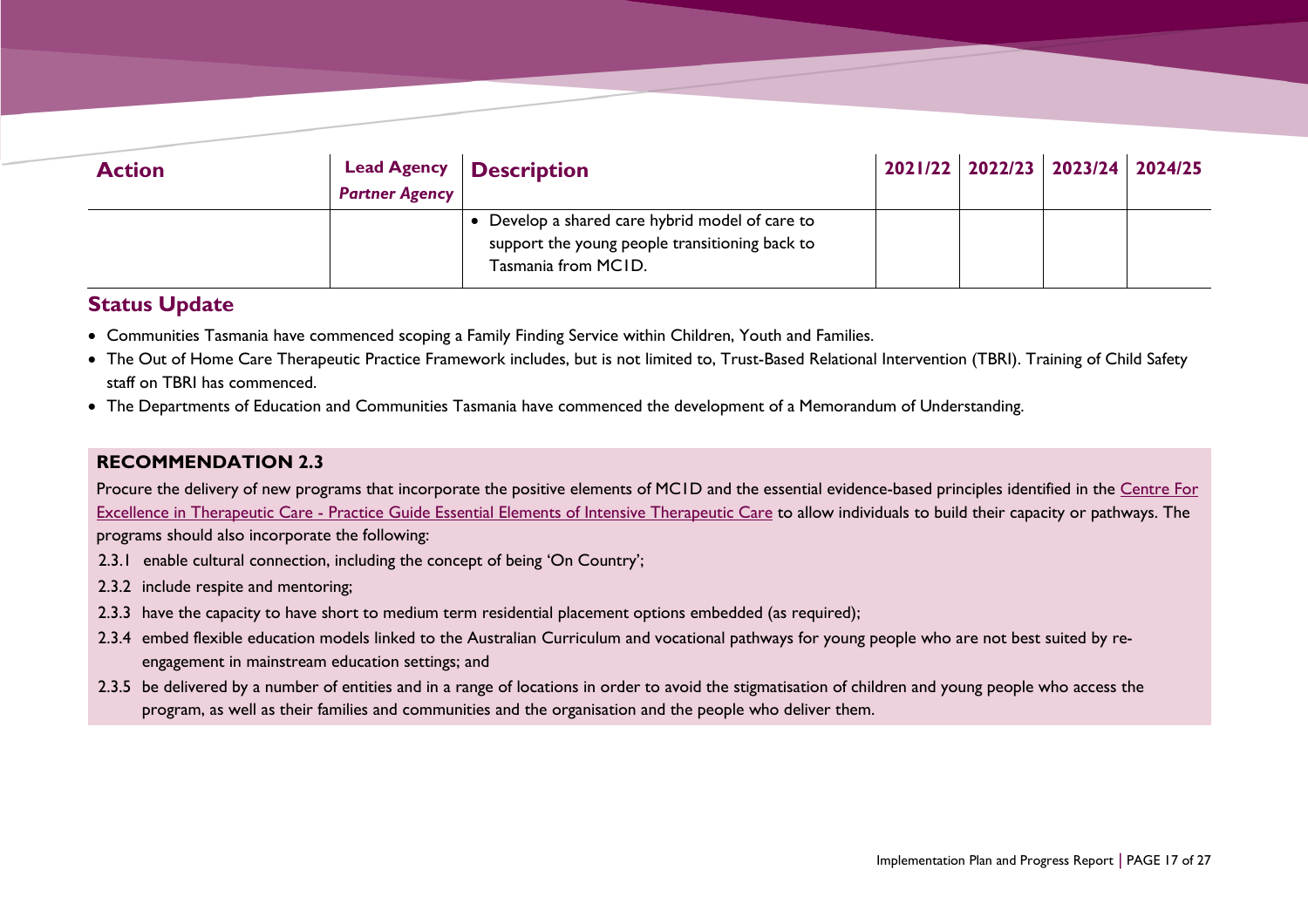| <b>Action</b>                                                                                                                                           | <b>Lead Agency</b><br><b>Partner Agency</b>                                   | <b>Description</b>                                                                                                                                                                                                                                                                                                                                                                                                                                                            | 2021/22      | 2022/23      | 2023/24 | 2024/25 |
|---------------------------------------------------------------------------------------------------------------------------------------------------------|-------------------------------------------------------------------------------|-------------------------------------------------------------------------------------------------------------------------------------------------------------------------------------------------------------------------------------------------------------------------------------------------------------------------------------------------------------------------------------------------------------------------------------------------------------------------------|--------------|--------------|---------|---------|
| Identify therapeutic programs<br>that have the capacity to enable<br>cultural connection<br>Action 53 - Tasmanian Child and<br>Youth Wellbeing Strategy | Communities<br>Tasmania<br>Education<br>Health                                | • Develop a business case for the establishment of<br>therapeutic programs that have capacity to enable<br>cultural connection, including the concept of being<br>'On Country'.<br>• Expedite a Request for Proposal for residential and<br>respite care for children with complex behaviours and<br>support needs, including an explicit "on country"<br>component, to assess whether there are sufficient<br>providers to establish a panel or single provider<br>contract. | ✓            |              |         |         |
| Procure the delivery of new<br>programs to support young<br>people to build their capacity or<br>pathways                                               | Communities<br>Tasmania                                                       | • Establish a provider panel/contract for specialist<br>respite and therapeutic services to support children<br>and young people at risk of entering or already in the<br>Out of Home Care system.                                                                                                                                                                                                                                                                            | $\checkmark$ | $\checkmark$ | ✓       |         |
|                                                                                                                                                         |                                                                               | • Establish a provider panel/contract for specialist<br>therapeutic residential care for children with complex<br>behaviours and support needs that considers cultural<br>connection, including the concept of being 'On<br>Country'.                                                                                                                                                                                                                                         |              |              |         |         |
|                                                                                                                                                         | • Procure mentoring programs to support children and<br>young people in care. |                                                                                                                                                                                                                                                                                                                                                                                                                                                                               |              |              |         |         |
|                                                                                                                                                         |                                                                               | • Pilot a model of specialist family-based care.<br>• Expediting a Request for Proposal to establish an<br>Aboriginal Youth Support Service delivered by an<br>Aboriginal Community Organisation/s.                                                                                                                                                                                                                                                                           |              | ✓            |         |         |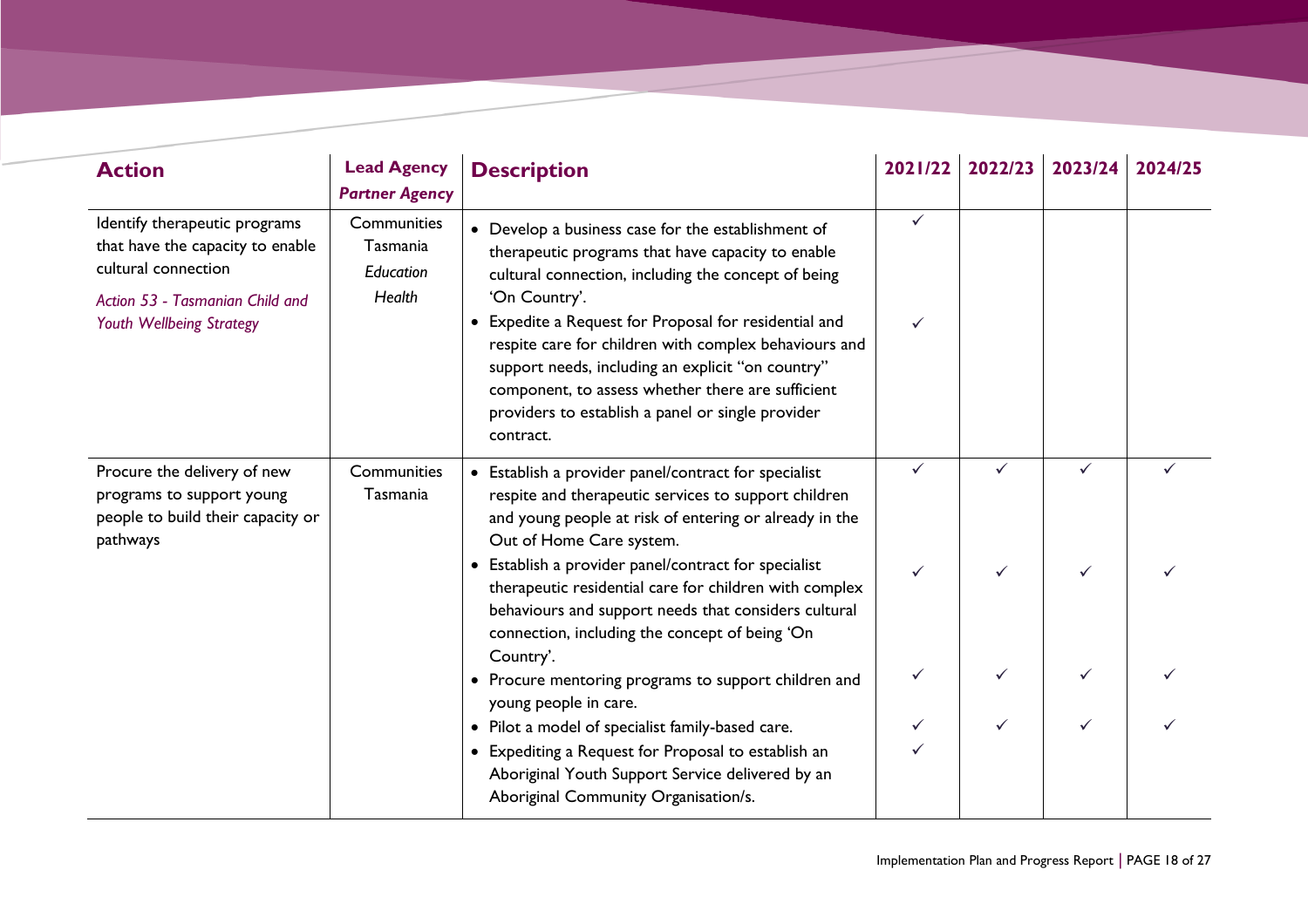### **RECOMMENDATION 2.4**

Embed the Aboriginal and Torres Strait Islander Child Placement Principle (ATSCPP) across Government ensuring:

- 2.4.1 all new care plans for Aboriginal children and young people are developed in consultation with a person from the kinship group, Aboriginal community or organisation representing the Aboriginal people nominated by the young person and/or their family;
- 2.4.2 no new placements, or placement transitions should be initiated for Aboriginal children or young people without the involvement of their nominated representative; and
- 2.4.3 statutory obligation for the ATSCPP and 'recognised body' are implemented.

#### **RECOMMENDATION 2.5**

Effective immediately for children and young people identifying as Aboriginal, the following should not occur without consultation and input with the relevant and identified Aboriginal organisation:

- 2.5.1 further placements to MC1D;
- 2.5.2 any other residential care placement; and
- 2.5.3 any other significant decisions about a child or young person's care.

### **RECOMMENDATION 2.6**

Invest in genuine partnerships with the Aboriginal community to build capacity towards Aboriginal Community Controlled Organisations provision of OoHC and to further support self-determination.

| <b>Action</b>                                               | <b>Lead Agency</b><br><b>Partner Agency</b> | <b>Description</b>                                                                                                                                                                                                                                                |  | 2021/22 2022/23 2023/24 | 2024/25 |
|-------------------------------------------------------------|---------------------------------------------|-------------------------------------------------------------------------------------------------------------------------------------------------------------------------------------------------------------------------------------------------------------------|--|-------------------------|---------|
| Aboriginal Family Group                                     | Communities                                 | Development of an Aboriginal Family Decision Making                                                                                                                                                                                                               |  |                         |         |
| <b>Conference Facilitators</b>                              | Tasmania                                    | Program which will identify planning and decision making                                                                                                                                                                                                          |  |                         |         |
| Action 56 - Tasmanian Child and<br>Youth Wellbeing Strategy |                                             | for the protection of Aboriginal children and young<br>people through family-led, culturally safe practices when<br>protective concerns have been substantiated. This<br>action will see the Department of Communities<br>Tasmania work with Aboriginal Community |  |                         |         |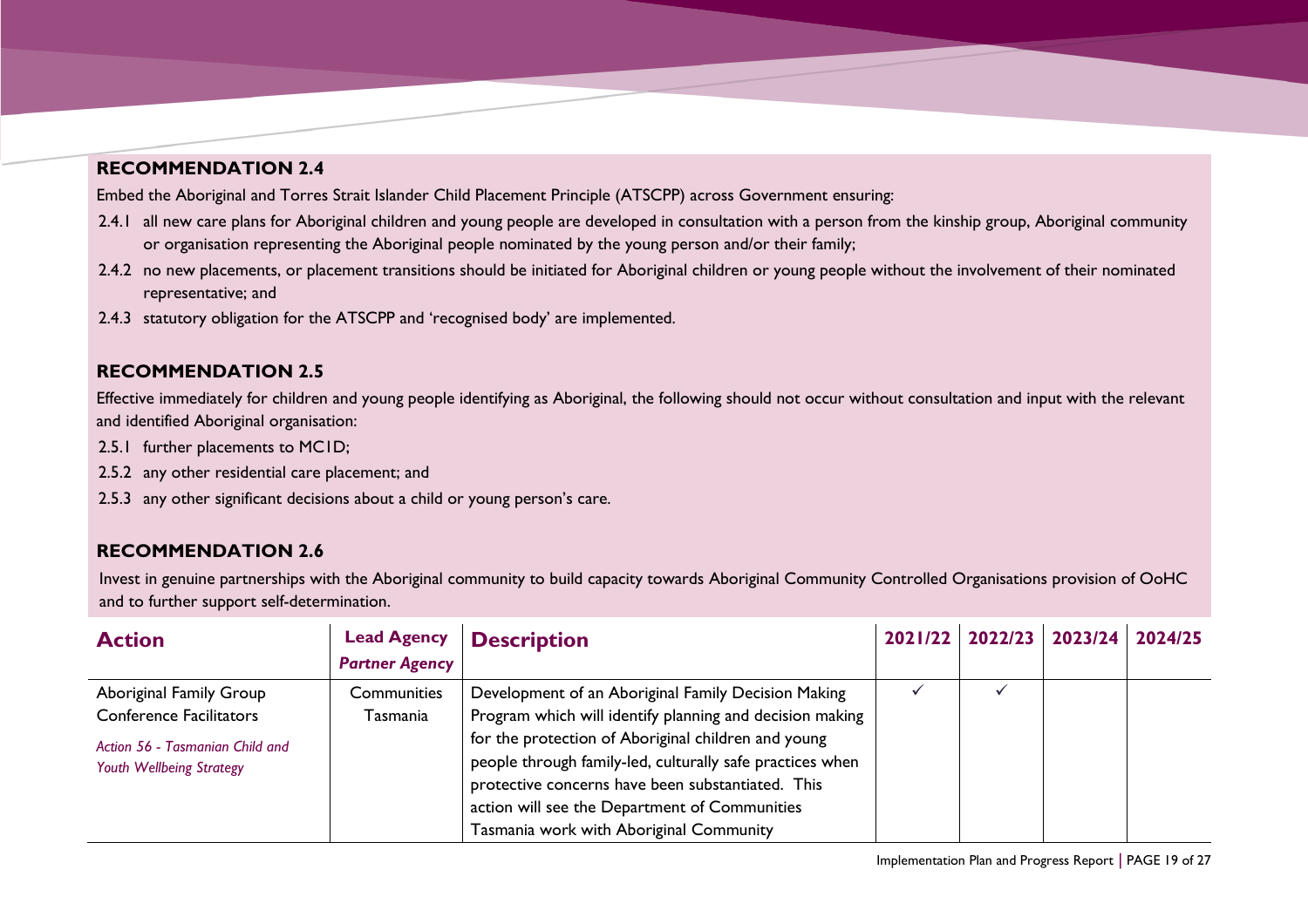| <b>Action</b>                                                                                                                                    | <b>Lead Agency</b><br><b>Partner Agency</b> | <b>Description</b>                                                                                                                                                                                                                                     | 2021/22 | 2022/23 | 2023/24      | 2024/25 |
|--------------------------------------------------------------------------------------------------------------------------------------------------|---------------------------------------------|--------------------------------------------------------------------------------------------------------------------------------------------------------------------------------------------------------------------------------------------------------|---------|---------|--------------|---------|
|                                                                                                                                                  |                                             | Organisations to progress implementation of a Family<br>Group Conferencing model appropriate for Aboriginal<br>children and young people.                                                                                                              |         |         |              |         |
| Development of an Aboriginal<br>led Case Management Model for<br>Out of Home Care<br>Action 57 - Tasmanian Child and<br>Youth Wellbeing Strategy | Communities<br>Tasmania                     | The Department of Communities Tasmania work in<br>partnership with Aboriginal Community Organisations to<br>develop an aboriginal-led case management service<br>model for Aboriginal children in Out of Home Care.                                    | ✓       | ✓       | $\checkmark$ |         |
| Development of Responding to<br>Aboriginal Children Practice<br>Advice                                                                           | Communities<br>Tasmania                     | The Responding to Aboriginal Children Practice Advice<br>will be developed with Aboriginal Community<br>organisations and outline the required practice for<br>Aboriginal children. The Advice will ensure full<br>compliance with Recommendation 2.5. | ✓       |         |              |         |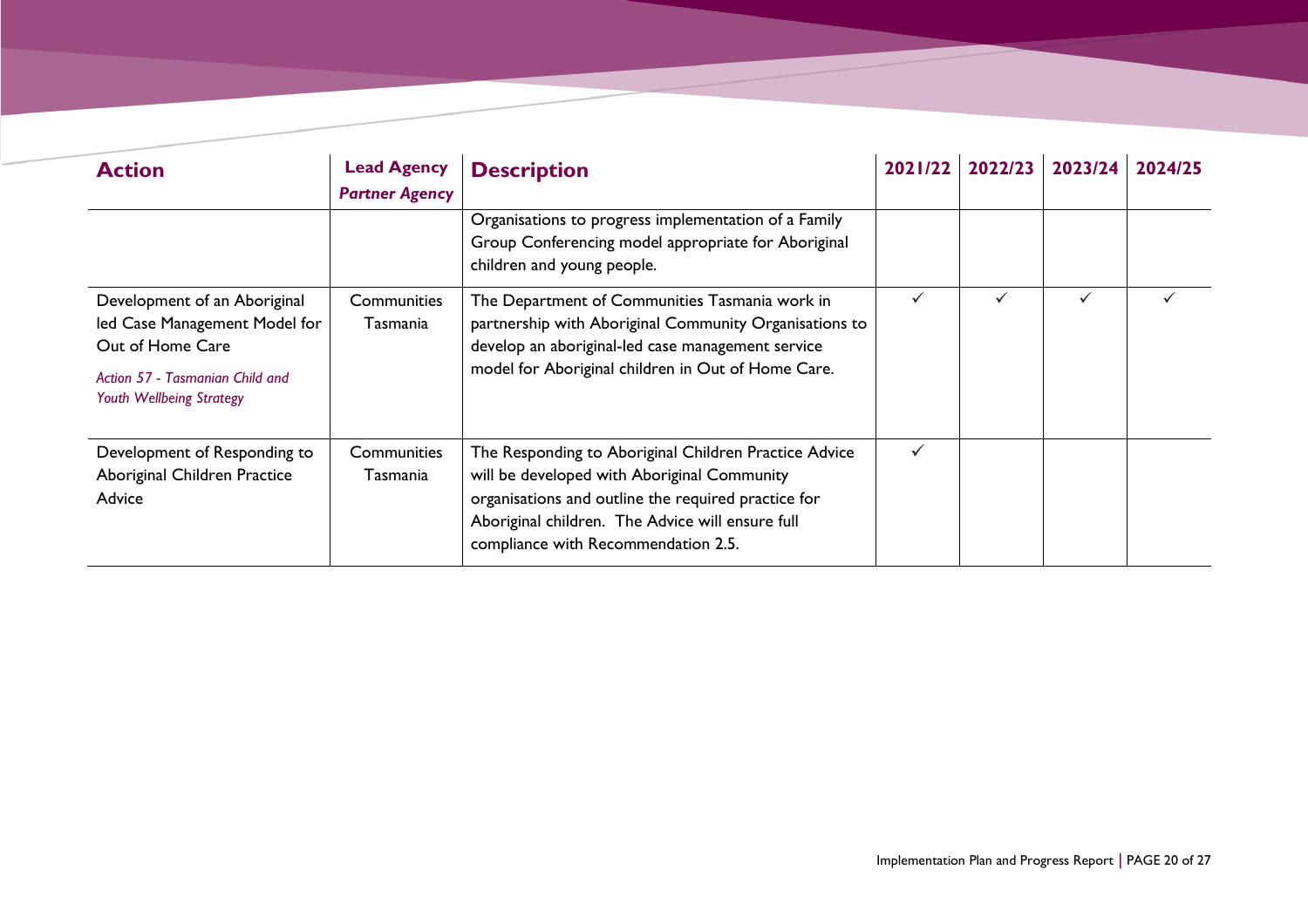## **Recommendation 3**

Transition away from the utilisation of MC1D and commit to robust, inclusive and collaborative decision making in relation to interstate residential placements of young people throughout the transition.

#### **RECOMMENDATION 3.1**

In the event of an interstate placement, Children, Youth and Families establish referral governance arrangements for any new referrals to interstate residential placements, including MC1D in the interim ensuring they are considered by a panel which includes:

- the young person and their advocate;
- the child's family and their advocates;
- representative from a Tasmanian Aboriginal community (as appropriate);
- representative from the Australian Childhood Foundation;
- Child Safety practitioners;
- Director of Children and Family Services;
- Statewide Director of Child and Adolescent Mental Health; and
- <span id="page-20-0"></span>• Tasmanian Child Advocate.

#### **RECOMMENDATION 3.2**

A plan which embeds cultural and educational needs and strategies is developed for each young person outlining agreed goals for each domain of wellbeing, actions, key people responsible and agreed timeframes for achieving those goals, including:

- 3.2.1 a placement and service plan aligned with agreed case goals including a transition back to Tasmania or to family in the given state within a specified timeframe;
- 3.2.2 arrangements for keeping the young person connected to their community and their family in Tasmania for the duration of their placement at MC1D or any other interstate residential program;
- 3.2.3 arrangements for assisting the young person's family/community and services in Tasmania (or relevant state) to be able to best support the young person throughout their transition and after their return home; and
- 3.2.4 provisions for active monitoring overseen by an advisory group and that the Tasmanian Commissioner for Children and Young People be consulted.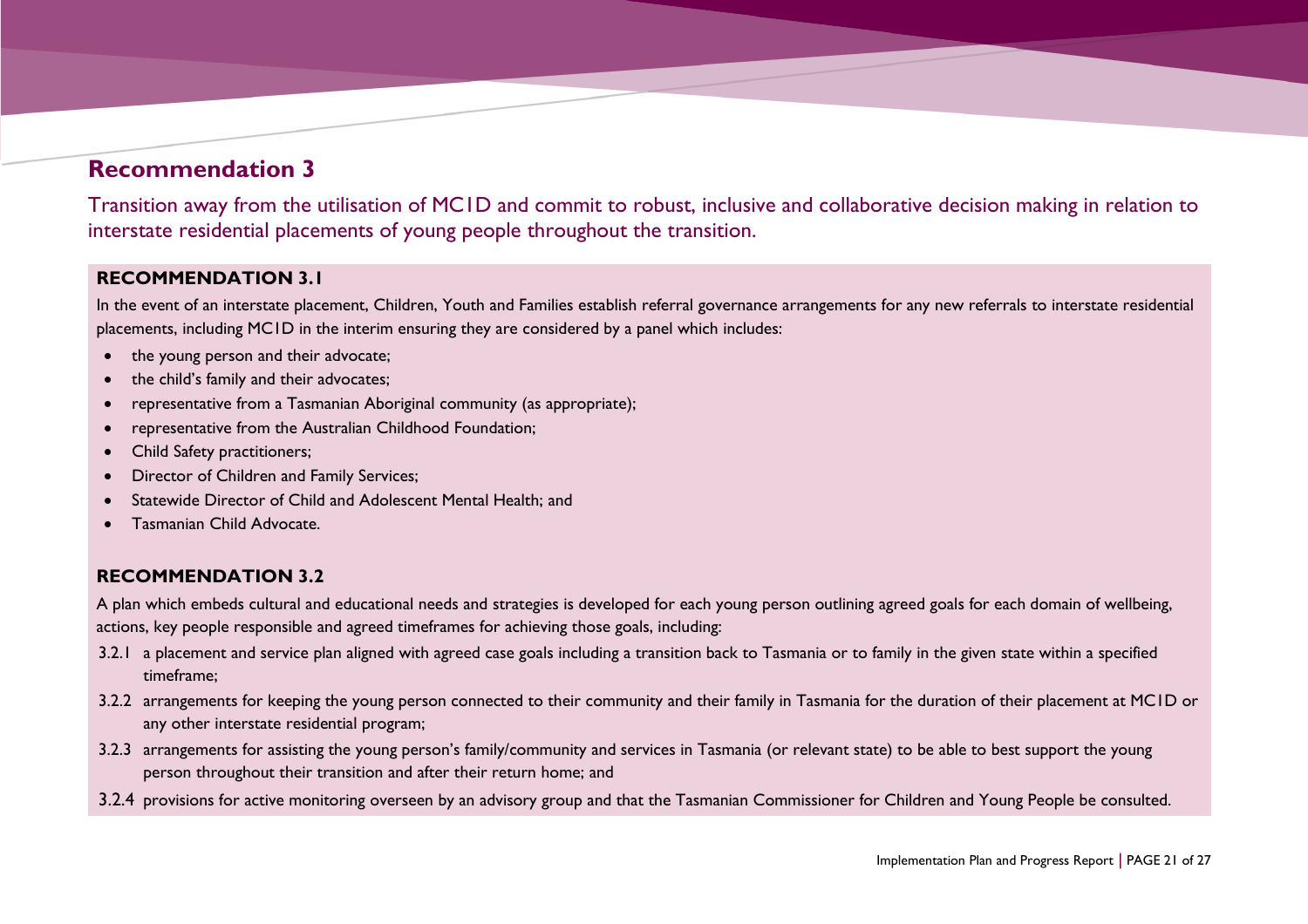| <b>Action</b>                                                                                                                                                                                                   | <b>Lead Agency</b><br><b>Partner Agency</b> | <b>Description</b>                                                                                                                                                                                                                                                                                                                                | 2021/22 | 2022/23 | 2023/24 | 2024/25 |
|-----------------------------------------------------------------------------------------------------------------------------------------------------------------------------------------------------------------|---------------------------------------------|---------------------------------------------------------------------------------------------------------------------------------------------------------------------------------------------------------------------------------------------------------------------------------------------------------------------------------------------------|---------|---------|---------|---------|
| Establish Referral Governance<br>process relating to interstate<br>placements                                                                                                                                   | Communities<br>Tasmania                     | • In each of the three regions establish a panel to<br>consider requests for any new referrals to interstate<br>residential placements, including MCID until such<br>time as governance arrangements are established.<br>Develop terms of reference for referral governance<br>processes that will oversee requests for interstate<br>placements. |         |         |         |         |
| Develop a transition plan for<br>each of the young people at<br>MCID, with specific focus on<br>connection to community,<br>education and support to the<br>young person and their family<br>during transition. | Communities<br>Tasmania                     | • Through use of current Care Teams develop<br>individualised transition plans for each of the young<br>people residing at MCID.<br>• A detailed Care Plan should be developed which<br>focuses on education, connection to community and<br>family, as well as support needs of the young person<br>to ensure a successful transition.           |         |         |         |         |
| Ensure appropriate consultation<br>with the Commissioner for<br>Children and Young People                                                                                                                       | Communities<br>Tasmania                     | Provision of regular systemic data regarding MCID, and<br>any other interstate placements provided to the<br>Commissioner for Children and Young People.                                                                                                                                                                                          |         |         |         |         |

- A representative from the Department of Education has been included on the panel in Recommendation 3.1.
- Communities Tasmania have established guidelines in all three regions relating to all new referrals for interstate residential placement requests in accordance with Recommendation 3.1.
- Transition plans for each of the young people residing at MC1D have been developed and actioned by the young people and their Care Teams
- The service agreement between the Department of Communities and MC1D has now concluded.
- Regular systemic data reports are currently provided to the Commissioner for Children and Young People.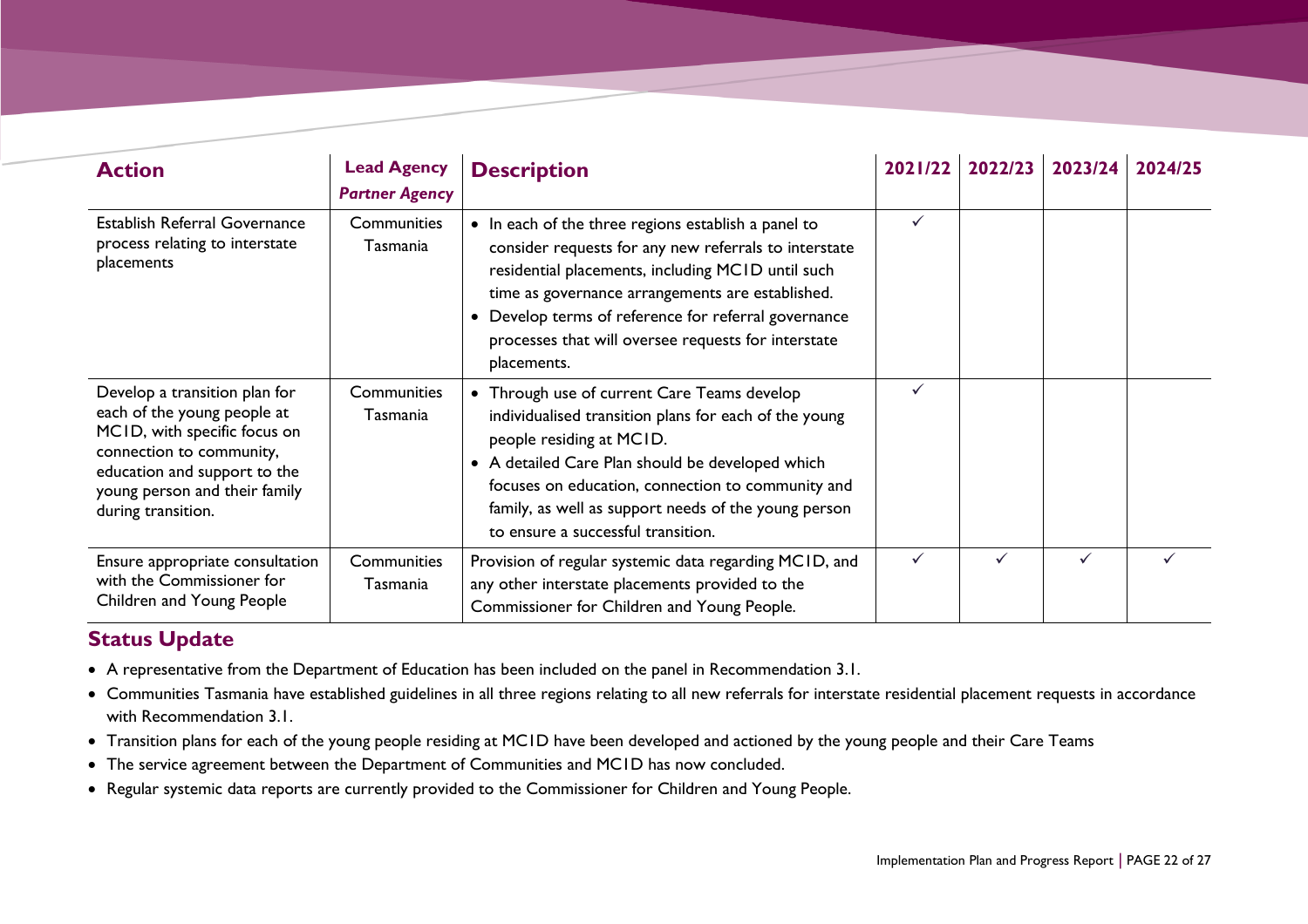## **Recommendation 4**

Adopt a whole-of-government focus on implementation and investment.

### **RECOMMENDATION 4.1**

Establish a cross-sectoral oversight group to monitor the implementation of the above recommendations, including the establishment of feedback loops, evaluation and action-based research running throughout the implementation phase.

#### **RECOMMENDATION 4.2**

Commit to increased and sustained whole-of-government investment to ensure the timely implementation of recommendations.

### **RECOMMENDATION 4.3**

That Recommendations 2.2, 2.3 and 4.1 are immediately prioritised, noting that an initial \$500,000 has been set aside by the Tasmanian Government to begin the immediate implementation of these recommendations.

<span id="page-22-0"></span>

| <b>Action</b>                                                                                                      | <b>Lead Agency</b><br><b>Partner Agency</b>           | <b>Description</b>                                                                                                                                                                                                                                                                                                                                                                                                 | 2021/22 | 2022/23 | 2023/24 | 2024/25 |
|--------------------------------------------------------------------------------------------------------------------|-------------------------------------------------------|--------------------------------------------------------------------------------------------------------------------------------------------------------------------------------------------------------------------------------------------------------------------------------------------------------------------------------------------------------------------------------------------------------------------|---------|---------|---------|---------|
| Establish a Cross-Sectoral<br>Oversight Group to monitor<br>the implementation of<br>recommendations               | Communities<br>Tasmania<br>Education<br>Health        | A governance framework will be established to ensure<br>oversight of the implementation of all recommendations.<br>This group will meet regularly, and membership will<br>include cross agency and community representation.                                                                                                                                                                                       | ✓       |         |         |         |
| Allocate funding from the<br>\$500,000 to commence the<br>implementation of<br>Recommendations 2.2, 2.3 and<br>4.1 | Communities<br>Tasmania<br><b>Education</b><br>Health | Identify and commence specific actions that align with<br>identified priority recommendations including:<br>• Adopting a therapeutic model of family-based care;<br>• Procuring the delivery of new programs that<br>incorporate positive elements of MCID and other<br>essential evidence based principles; and<br>Establishing a cross-sectoral oversight group to<br>monitor implementation of recommendations. |         |         |         |         |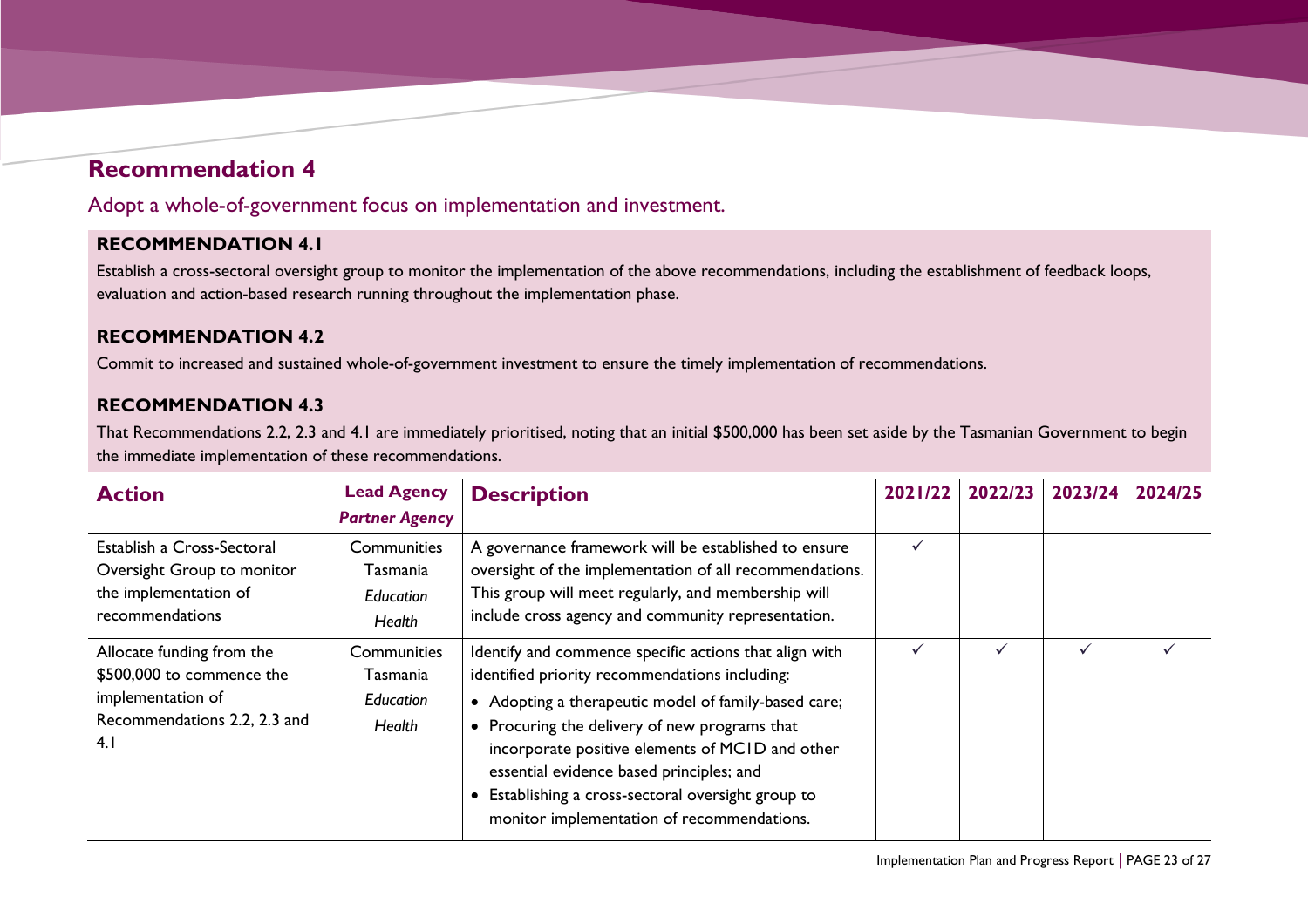| <b>Action</b>                                                                                                                            | <b>Lead Agency</b><br><b>Partner Agency</b>                                 | <b>Description</b>                                                                                                                                                                                                                                                                                                                                                                                                                                                        | 2021/22 2022/23 | 2023/24 | 2024/25 |
|------------------------------------------------------------------------------------------------------------------------------------------|-----------------------------------------------------------------------------|---------------------------------------------------------------------------------------------------------------------------------------------------------------------------------------------------------------------------------------------------------------------------------------------------------------------------------------------------------------------------------------------------------------------------------------------------------------------------|-----------------|---------|---------|
| Implement Priority Reforms to<br>achieve key target outcomes in<br>the Tasmanian Implementation<br>Plan to Closing the Gap 2021-<br>2023 | Whole of<br>Government<br>(lead agency<br>varies<br>dependent on<br>action) | The Tasmanian Government will work in partnership<br>with Aboriginal Community Organisations to reduce the<br>overrepresentation of Aboriginal children and young<br>people living in Out of Home Care. As well as<br>supporting Aboriginal families involved in the statutory<br>system to remain connected to culture and community<br>and transfer of services and resources to Aboriginal<br>Community Organisations to play a key role in their<br>support and care. |                 |         |         |

- In September 2021, the Minister for Children and Youth, the Hon Sarah Courtney MP, established the Cross-Sectoral Oversight Group to ensure accountability in implementing the Panel's recommendations and ensure a coordinated and consistent whole-of-government approach to supporting vulnerable children and young people in Tasmania.
- In 2021 the Tasmanian Government released the Tasmania Implementation Plan to Closing the Gap 2021-2023. There are four priority reforms with 17 outcomes. Important links toward reaching outcomes in both the Closing the Gap Implementation Plan and the Expert Panel Recommendations Implementation Plan have been drawn to ensure a consistent approach in reaching targets occurs.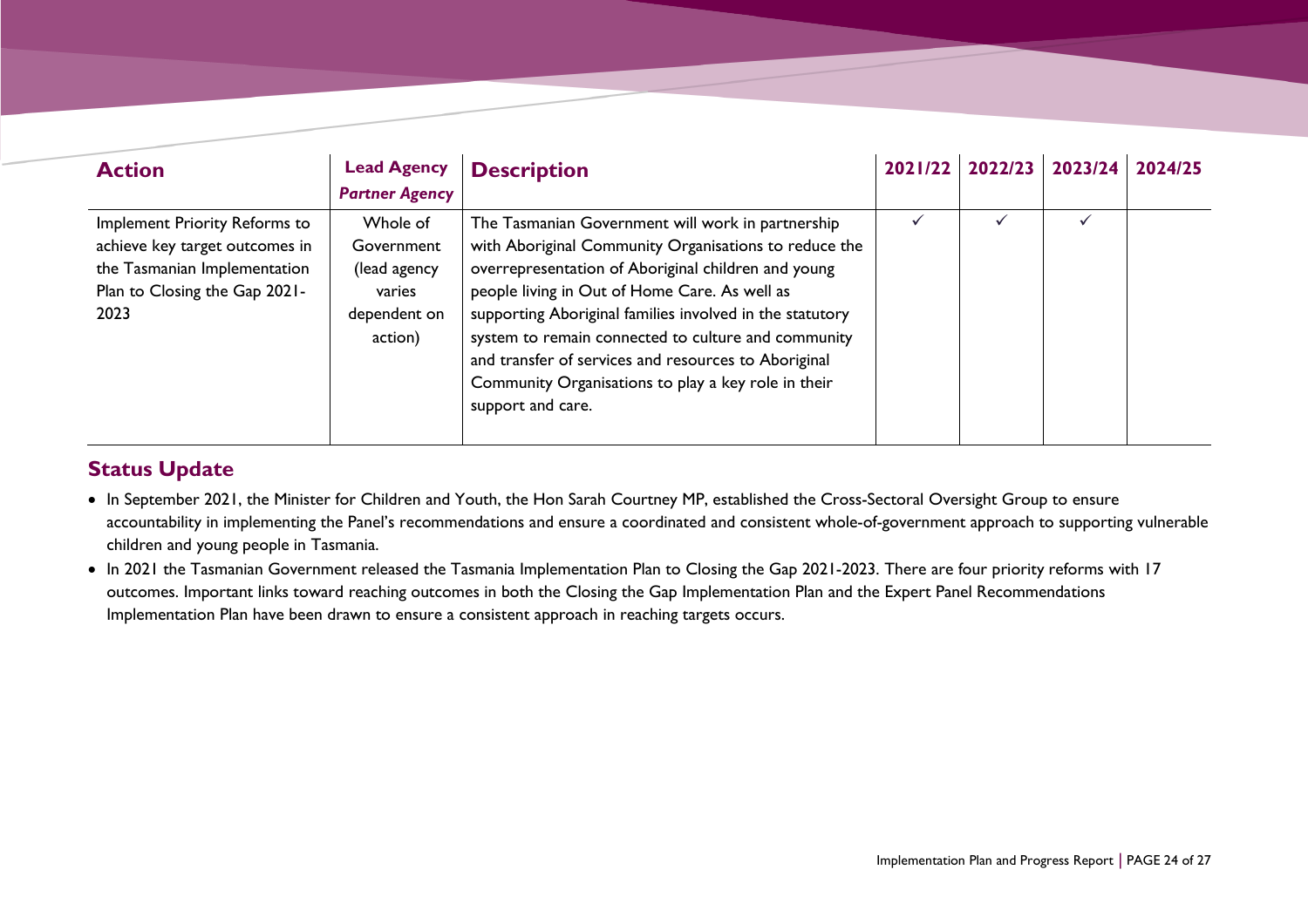## **Action summary tables**

The Tables below summarise the identified actions from Tasmanian Government strategies that align with the Panel's recommendations.

#### *Strong Families Safe Kids: Next Steps Action Plan 2021-2023* **actions**

- Develop a Child and Youth Wellbeing Strategy
- Undertake a comprehensive review the *Children, Young Persons and their Families Act 1997*
- Embed the Child and Youth Wellbeing Framework across key children, youth and family support sectors
- Develop and deliver professional learning, education and training regarding the Child and Youth Wellbeing Assessment Tool
- Continue to build collaborative cross-agency working relationships to facilitate improved outcomes for children, young people and their families
- Develop and implement an Out of Home Care Therapeutic Practice Framework

#### *It Takes a Tasmanian Village: Tasmanian Child and Youth Wellbeing Strategy* **actions**

- Implement the Bringing Baby Home Program
- 2 Implement the Child Health and Parenting Service (CHAPS) Sustained Nurse Home Visiting Program
- Deliver supported playgroups and parent groups for vulnerable parents
- Identify preferred universal parenting programs
- <span id="page-24-0"></span>Support Expecting and Parenting Teens Program
- Permanent Placement and Preservation in Out of Home Care
- Develop and implement *"Sure Start"* Framework
- Development of Tasmania's Youth Suicide Prevention Strategy
- Develop and deliver Kids Care Clinics
- Develop a Child Wellbeing Model in Child and Family Learning Centres
- Professional Development for Teachers and Teacher Aides in Trauma Informed Practice
- Trauma Support for More Students
- Identify therapeutic programs that have the capacity to enable cultural connection
- Extension of Connected Beginnings
- Aboriginal Family Group Conference Facilitators
- Development of an Aboriginal led Case Management Model for Out of Home Care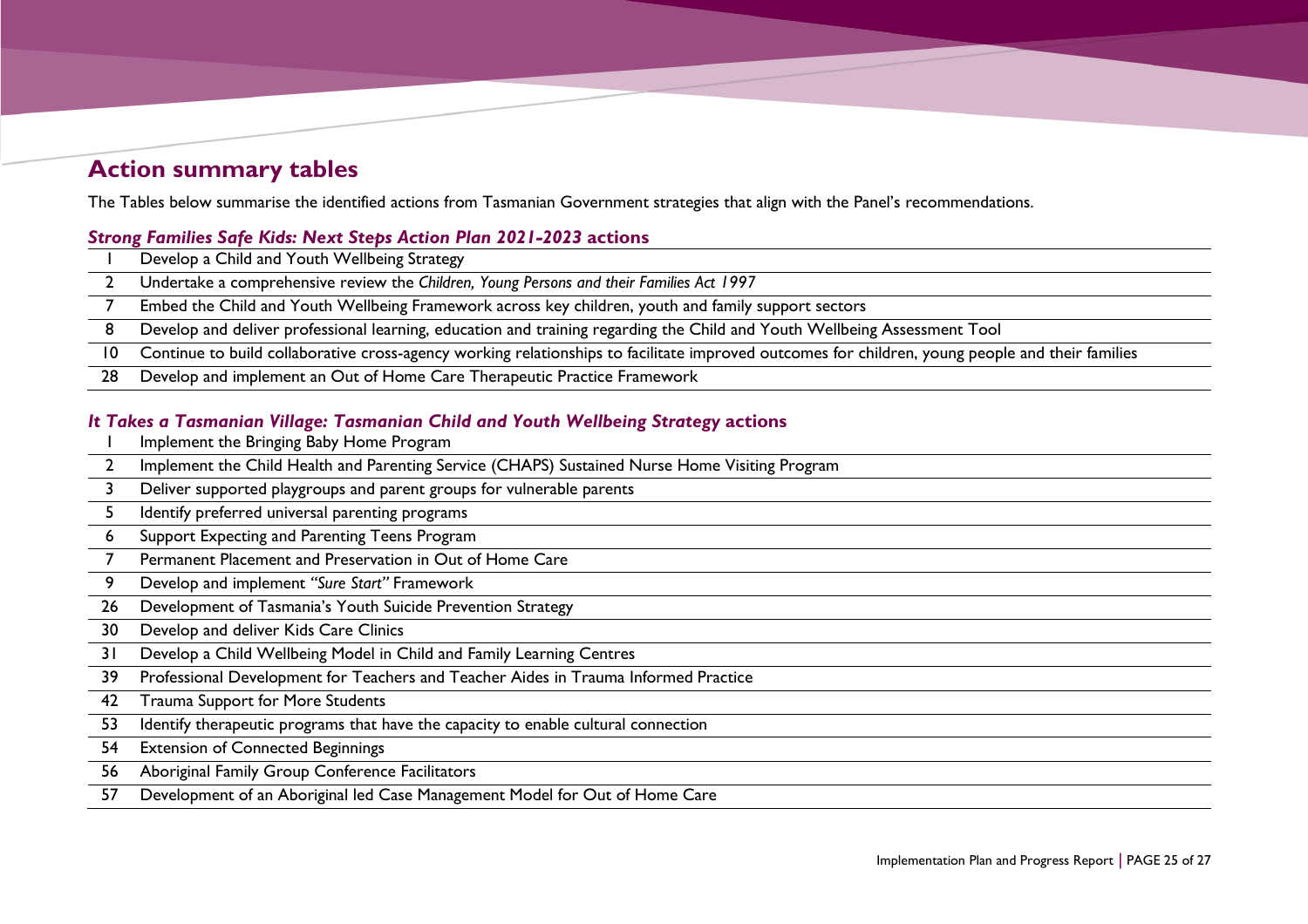## **New actions to respond to MC1D Expert Panel Final Report Recommendations**

- Identify and implement strategies and associated agreements/partnerships to improve cross-agency and cross-sectoral collaboration and integration (Recommendation 1.1)
- Fully implement the Child and Adolescent Mental Health Services (CAMHS) Review (Recommendations 1.4 and 1.5)
- Establish a Family Finding Service within Children, Youth and Families (Recommendations 2.1 and 2.2)
- Identify and implement strategies for children in care that ensures education needs assessments occur, are trauma informed and informs that child/young person's education plan (Recommendations 2.1 and 2.2)
- Identify and adopt therapeutic model of family based care to ensure interventions support placement stability (Recommendations 2.1 and 2.2)
- Procure the delivery of new programs to support young people to build their capacity or pathways (Recommendation 2.3)
- Development of Responding to Aboriginal Children Practice Advice (Recommendations 2.4, 2.5 and 2.6)
- Establish Referral Governance process relating to interstate placements (Recommendation 3)
- Develop a transition plan for each of the young people at MC1D, with specific focus on connection to community, education and support to the young person and their family during transition (Recommendation 3)
- Ensure appropriate consultation with the Commissioner for Children and Young People (Recommendation 3)
- Establish a Cross-Sectoral Oversight Group to monitor the implementation of recommendations (Recommendation 4)
- Allocate funding from the \$500,000 to commence the implementation of Recommendations 2.2, 2.3 and 4.1 (Recommendation 4)
- Implement Priority Reforms to achieve key target outcomes in the Tasmanian Implementation Plan to Closing the Gap 2021-2023 (Recommendation 4)